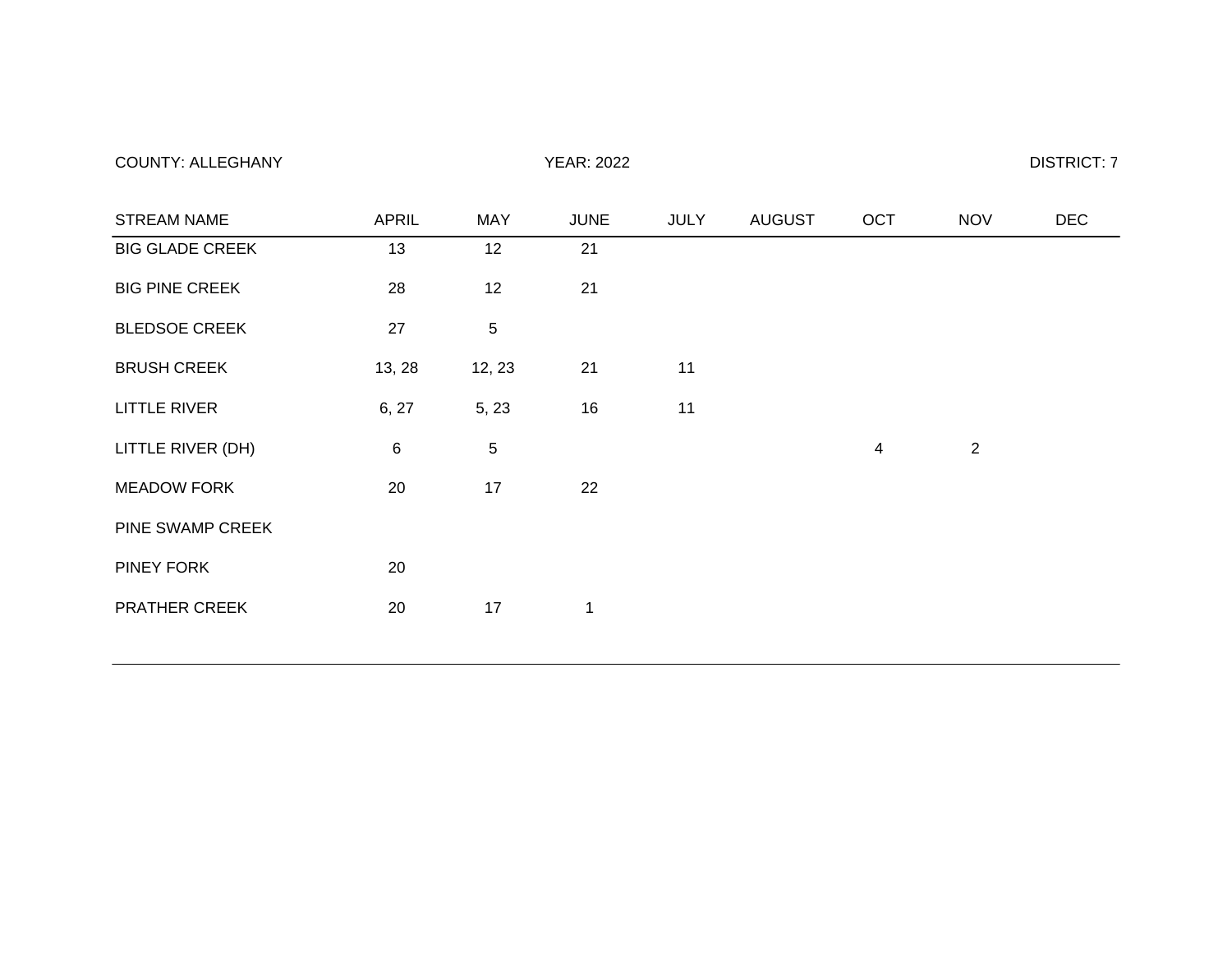# COUNTY: ASHE DISTRICT: 7

| <b>STREAM NAME</b>           | <b>APRIL</b> | <b>MAY</b>     | <b>JUNE</b>    | <b>JULY</b>    | <b>AUGUST</b> | OCT            | <b>NOV</b>     | <b>DEC</b> |
|------------------------------|--------------|----------------|----------------|----------------|---------------|----------------|----------------|------------|
| <b>BIG HORSE CREEK</b>       | 6, 19        | 5, 17          | $\overline{7}$ |                |               |                |                |            |
| <b>BIG HORSE CREEK (DH)</b>  | 6            | 5              |                |                |               | $\overline{4}$ | $\sqrt{2}$     |            |
| <b>BIG LAUREL CREEK</b>      | 6            | 26             | $\overline{7}$ |                |               |                |                |            |
| <b>BUFFALO CREEK</b>         | 19           | 17             |                |                |               |                |                |            |
| <b>CRANBERRY CREEK</b>       | 14           | 17, 24         | $\mathbf{1}$   | $\overline{7}$ |               |                |                |            |
| <b>HELTON CREEK (DH)</b>     | 1            | $\overline{2}$ |                | $\mathbf 1$    |               | 3              | $\mathbf 1$    |            |
| NATHANS CREEK                | 14           | 24             |                |                |               |                |                |            |
| NORTH BEAVER CREEK           |              |                |                |                |               |                |                |            |
| NORTH FORK NEW RIVER         | 13, 27       | 9, 26          | $\overline{7}$ | 14             |               |                |                |            |
| OLD FIELD CREEK              | 19           | 17             | 22             |                |               |                |                |            |
| PEAK CREEK                   | 14           | 24             |                |                |               |                |                |            |
| <b>ROAN CREEK</b>            | 14           | 24             | 22             |                |               |                |                |            |
| SOUTH FORK NEW RIVER<br>(DH) | 6            | $\mathbf 5$    |                |                |               | 10             | $\overline{7}$ |            |
| THREE TOP CREEK              | 13, 27       | 9, 26          | $\overline{7}$ | 14             |               |                |                |            |
| TROUT LAKE (DH)              | 1            | $\overline{2}$ | $\mathbf{1}$   | $\overline{7}$ |               | 10             | $\overline{7}$ |            |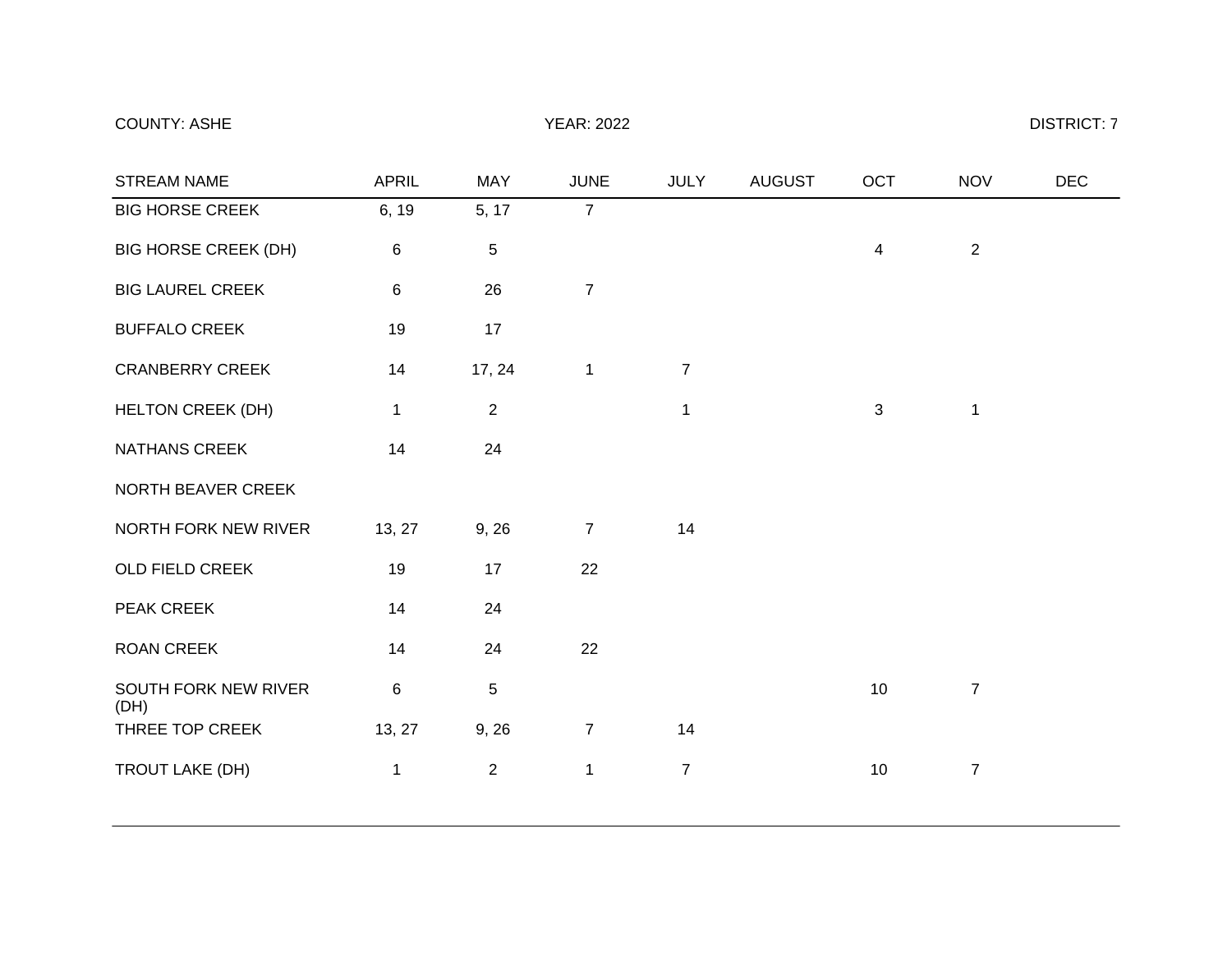| <b>COUNTY: STOKES</b>    |        |        |             | <b>DISTRICT: 7</b> |        |     |            |     |
|--------------------------|--------|--------|-------------|--------------------|--------|-----|------------|-----|
| <b>STREAM NAME</b>       | APRIL  | MAY    | <b>JUNE</b> | <b>JULY</b>        | AUGUST | OCT | <b>NOV</b> | DEC |
| DAN RIVER                | 12, 26 | 11, 31 | 20          |                    |        |     |            |     |
| <b>HANGING ROCK LAKE</b> | 12     |        |             |                    |        | 19  |            |     |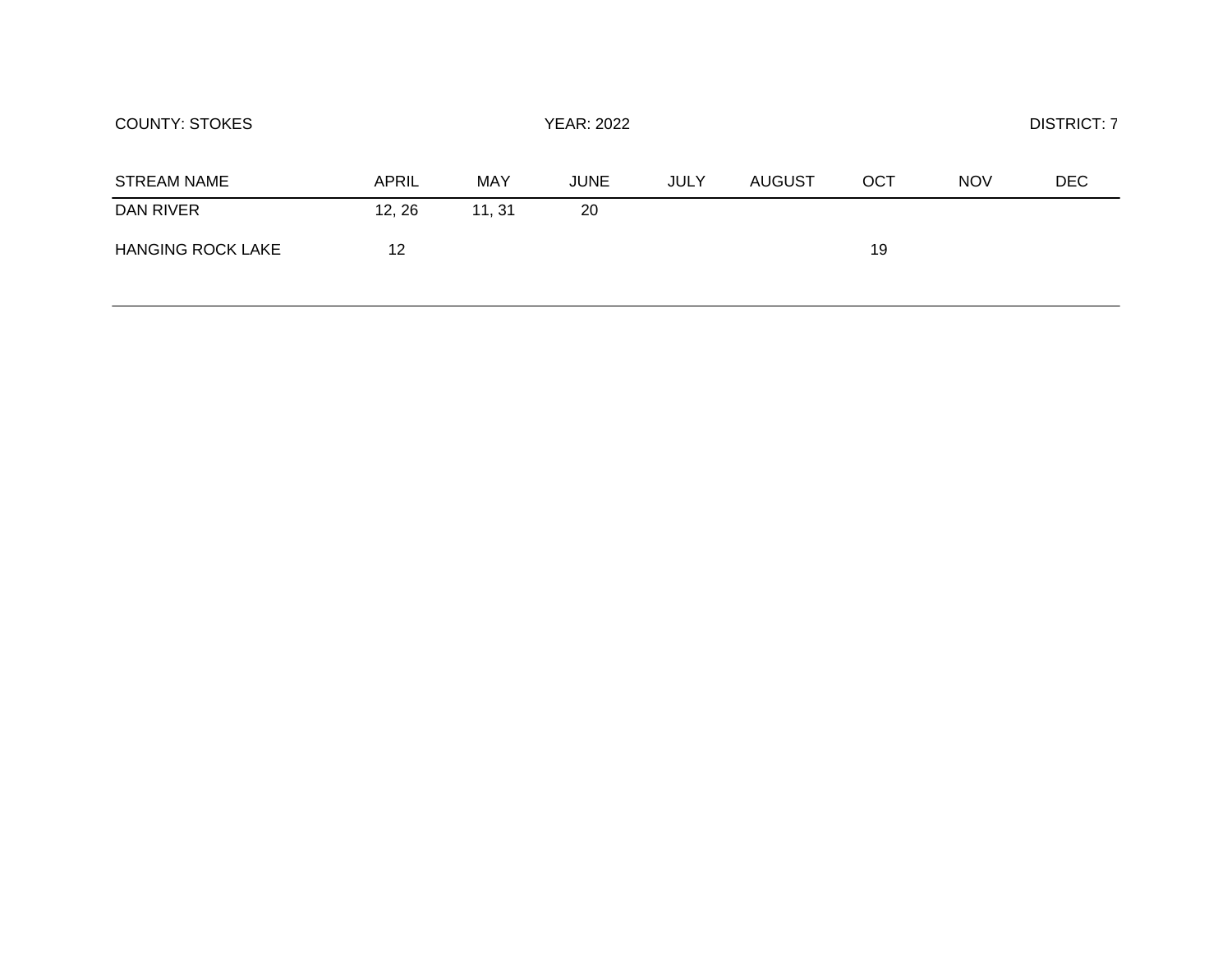| <b>COUNTY: SURRY</b> | <b>YEAR: 2022</b> | <b>DISTRICT: 7</b> |
|----------------------|-------------------|--------------------|
|----------------------|-------------------|--------------------|

| <b>STREAM NAME</b>               | <b>APRIL</b> | <b>MAY</b>               | <b>JUNE</b> | <b>JULY</b> | <b>AUGUST</b> | OCT | <b>NOV</b> | <b>DEC</b> |
|----------------------------------|--------------|--------------------------|-------------|-------------|---------------|-----|------------|------------|
| <b>ARARAT RIVER</b>              | 5, 18        | 4, 18                    |             |             |               |     |            |            |
| ARARAT RIVER (DH)                | 5            | $\overline{\mathcal{A}}$ |             |             |               | 12  | 9          |            |
| ELKIN RIVER (BIG ELKIN<br>CREEK) | 5, 18        | 18, 31                   | 20          |             |               |     |            |            |
| <b>FISHER RIVER</b>              | 14, 25       | 16, 25                   | $\,6$       |             |               |     |            |            |
| LITTLE FISHER RIVER              | 14, 25       | 16, 25                   | 6           |             |               |     |            |            |
| LOVILLS CREEK                    | 5, 18        | 4, 18                    |             |             |               |     |            |            |
| MITCHELL RIVER (DH)              | 1            | $\overline{2}$           |             |             |               | 3   | 1          |            |
| <b>PAULS CREEK</b>               | 14           | 16                       | 6           |             |               |     |            |            |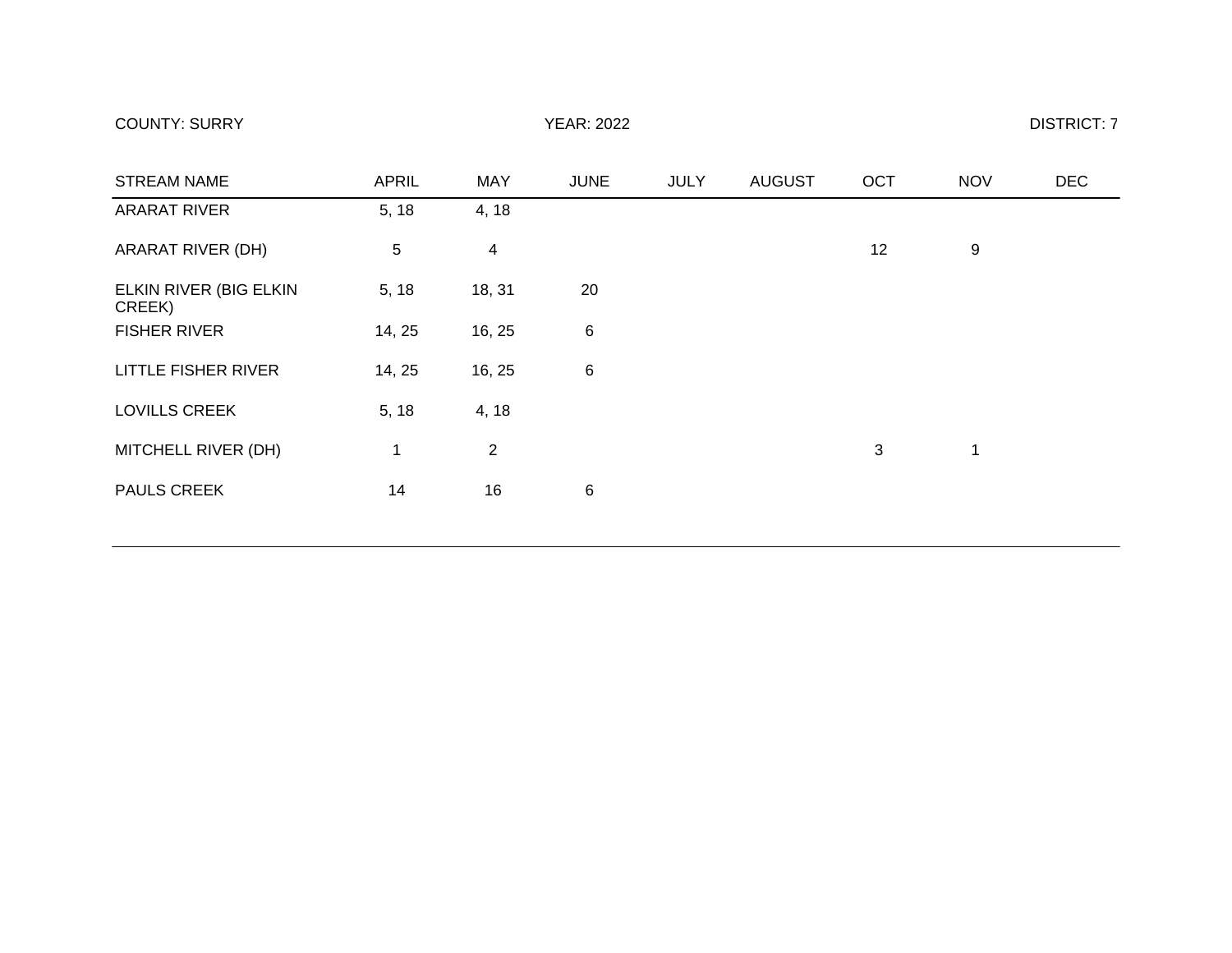COUNTY: WATAUGA DISTRICT: 7

| STREAM NAME              | <b>APRIL</b>   | <b>MAY</b>     | <b>JUNE</b>      | <b>JULY</b> | <b>AUGUST</b> | OCT | <b>NOV</b>     | <b>DEC</b> |
|--------------------------|----------------|----------------|------------------|-------------|---------------|-----|----------------|------------|
| BEAVERDAM CREEK          | 19             | 19             | 13               |             |               |     |                |            |
| <b>BEECH CREEK</b>       | 19             | 19             |                  |             |               |     |                |            |
| <b>BUCKEYE CREEK</b>     | 29             | 20             |                  |             |               |     |                |            |
| <b>BUCKEYE RESERVOIR</b> | 29             | 20             | 2                | 12          |               |     |                |            |
| <b>COVE CREEK</b>        | 19             | 19             | 13               |             |               |     |                |            |
| <b>DUTCH CREEK</b>       | 19             | 19             | 13               |             |               |     |                |            |
| <b>ELK CREEK</b>         | 18             | 18             | $\,8\,$          |             |               |     |                |            |
| LAKE COFFEY (DH)         | 1              | $\overline{2}$ | $\sqrt{2}$       |             |               | 10  | $\overline{7}$ |            |
| <b>LAUREL CREEK</b>      | 19             | 19             | 13               |             |               |     |                |            |
| MEAT CAMP CREEK          | 6              | 19             | $\boldsymbol{9}$ |             |               |     |                |            |
| MIDDLE FORK NEW RIVER    | 6              | 5, 19          | $\boldsymbol{9}$ |             |               |     |                |            |
| NORRIS FORK              | 6              | 19             | $\boldsymbol{9}$ |             |               |     |                |            |
| SOUTH FORK NEW RIVER     | $\,6\,$        | 5, 19          | $\boldsymbol{9}$ |             |               |     |                |            |
| <b>STONY FORK</b>        | $\overline{7}$ | 12             | 28               |             |               |     |                |            |
| WATAUGA RIVER (DH)       | 1              | $\overline{2}$ |                  | $\mathbf 5$ |               | 10  | $\overline{7}$ |            |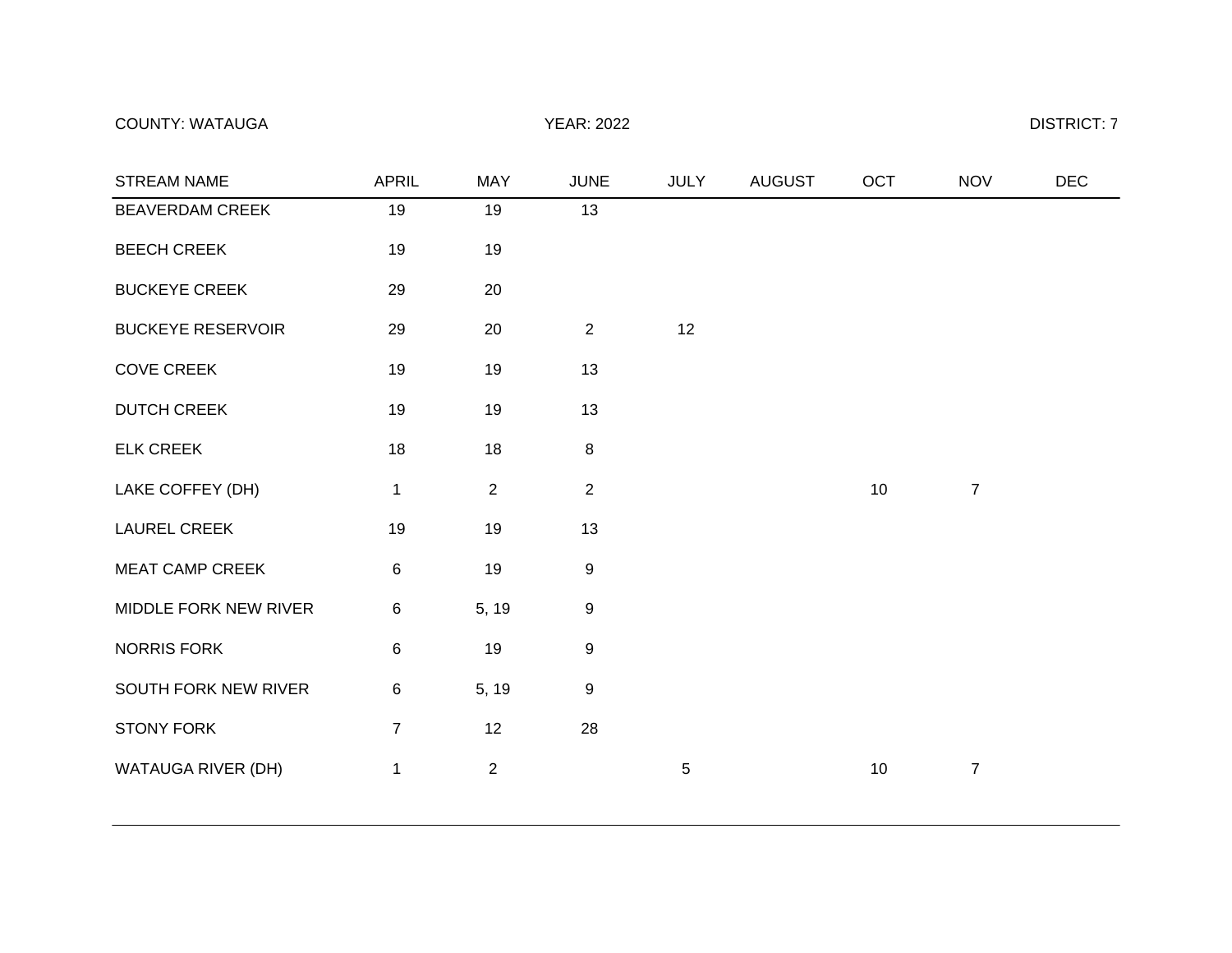## COUNTY: WILKES DISTRICT: 7

| <b>STREAM NAME</b>                            | <b>APRIL</b>   | <b>MAY</b>       | <b>JUNE</b> | <b>JULY</b> | <b>AUGUST</b> | <b>OCT</b> | <b>NOV</b>     | <b>DEC</b> |
|-----------------------------------------------|----------------|------------------|-------------|-------------|---------------|------------|----------------|------------|
| <b>BELL BRANCH POND</b>                       |                |                  |             |             |               |            |                |            |
| <b>BOUNDARY LINE POND</b>                     |                |                  |             |             |               |            |                |            |
| <b>CUB CREEK</b>                              | 7, 28          | 12, 23           | 28          |             |               |            |                |            |
| <b>DARNELL CREEK</b>                          | 12             | 10               | 14          |             |               |            |                |            |
| <b>EAST PRONG ROARING</b><br><b>RIVER</b>     | 11, 28         | 9, 23            | 9, 27       | $\,6$       |               |            |                |            |
| <b>EAST PRONG ROARING</b><br>RIVER UPPER (DH) | 1              | $\overline{2}$   |             | $\,6$       |               | 3          | 1              |            |
| ELK CREEK (DH)                                | 4              | $\mathfrak{S}$   |             |             |               | 10         | $\overline{7}$ |            |
| <b>FALL CREEK</b>                             | $\overline{7}$ | 12, 23           | 28          |             |               |            |                |            |
| LEWIS FORK CREEK                              | 7,28           | 12, 23           | 28          | $\sqrt{5}$  |               |            |                |            |
| MIDDLE FORK REDDIES<br><b>RIVER</b>           | 12             | 10               | 14          |             |               |            |                |            |
| MIDDLE PRONG ROARING<br><b>RIVER</b>          | 11, 28         | 9, 23            | 9, 27       |             |               |            |                |            |
| NORTH FORK REDDIES RIVER                      | 12             | 10               | 14          |             |               |            |                |            |
| <b>PIKE CREEK</b>                             | 11             | $\boldsymbol{9}$ | 27          |             |               |            |                |            |
| PIKE CREEK POND                               | 11             | $\boldsymbol{9}$ |             |             |               |            |                |            |
| REDDIES RIVER (DH)                            | 4              | $\sqrt{3}$       |             |             |               | 10         | $\overline{7}$ |            |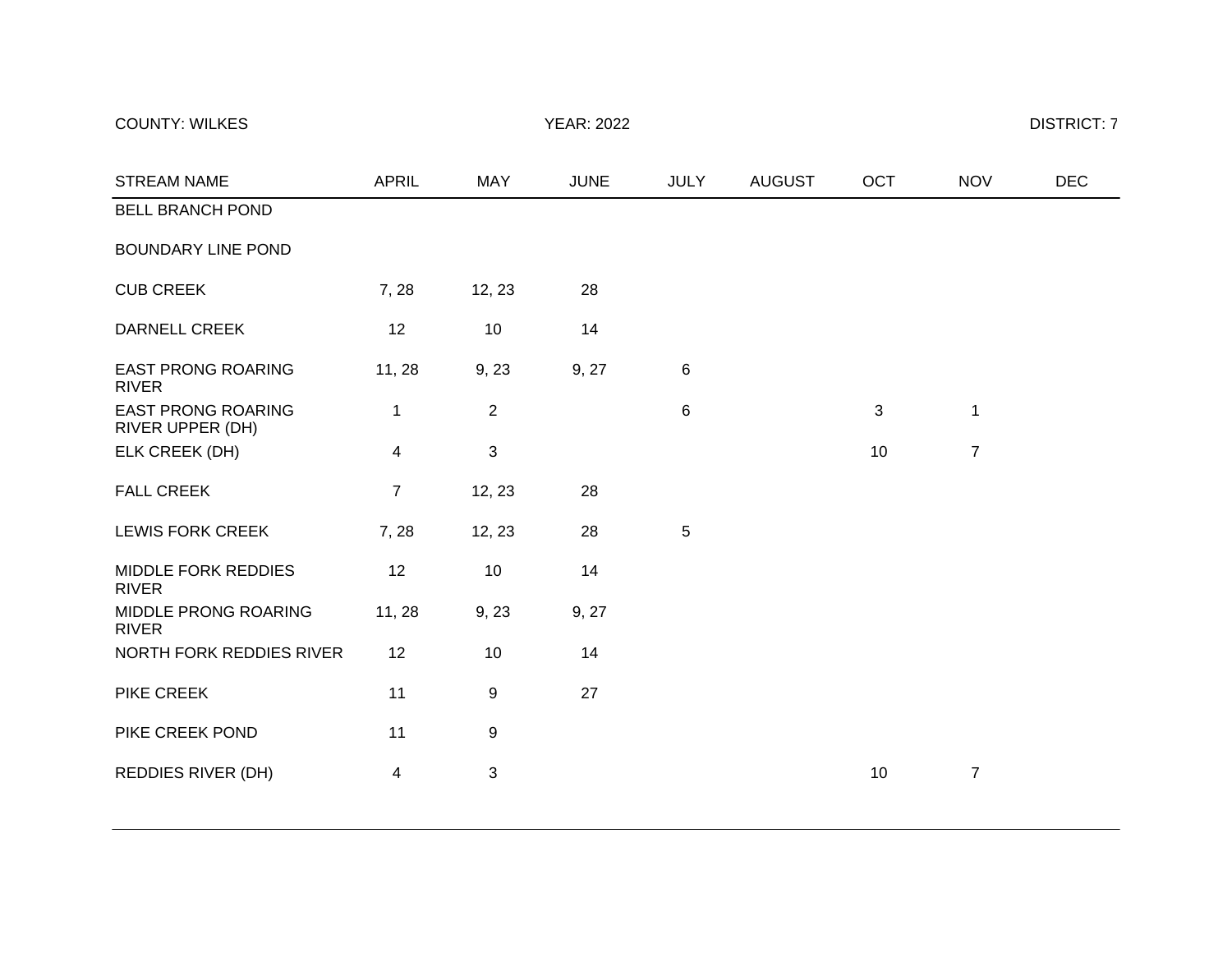| <b>COUNTY: WILKES</b>               |       |     | <b>YEAR: 2022</b> |             | <b>DISTRICT: 7</b> |     |            |     |
|-------------------------------------|-------|-----|-------------------|-------------|--------------------|-----|------------|-----|
| STREAM NAME                         | APRIL | MAY | <b>JUNE</b>       | <b>JULY</b> | <b>AUGUST</b>      | OCT | <b>NOV</b> | DEC |
| SOUTH FORK REDDIES RIVER            | 12    | 10  | 14                |             |                    |     |            |     |
| <b>STONE MOUNTAIN CREEK</b><br>(DH) |       | 2   |                   | 6           |                    | 3   |            |     |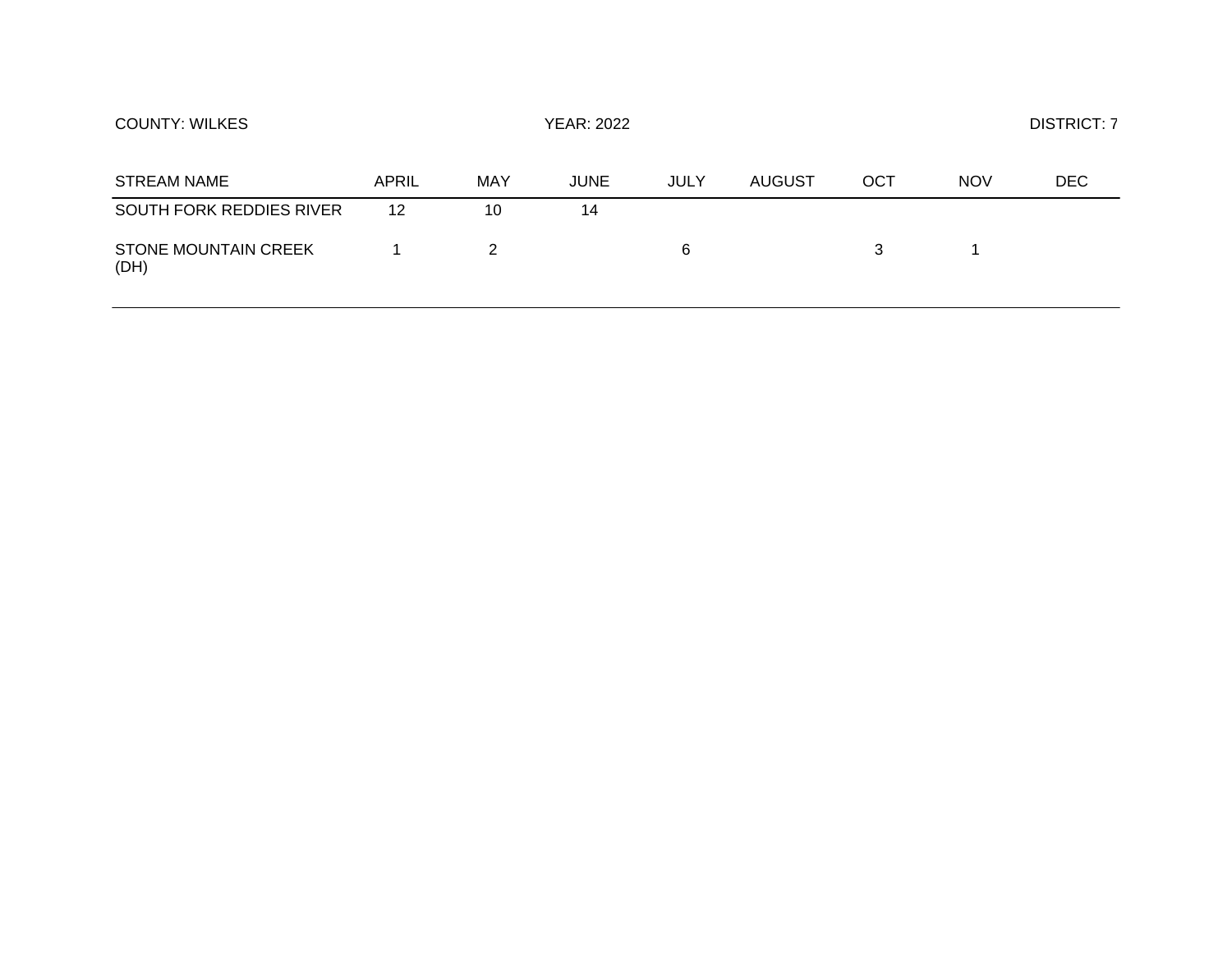| <b>COUNTY: AVERY</b> | <b>YEAR: 2022</b> | <b>DISTRICT: 8</b> |
|----------------------|-------------------|--------------------|
|----------------------|-------------------|--------------------|

| <b>STREAM NAME</b>      | <b>APRIL</b> | <b>MAY</b> | <b>JUNE</b>    | <b>JULY</b> | <b>AUGUST</b> | OCT | <b>NOV</b> | <b>DEC</b> |
|-------------------------|--------------|------------|----------------|-------------|---------------|-----|------------|------------|
| <b>BOYD COFFEE LAKE</b> | 22           | 6          | 10             |             |               |     |            |            |
| <b>ELK RIVER</b>        | 27           | 24         | 15             |             |               |     |            |            |
| <b>LINVILLE RIVER</b>   | 20, 29       | 20         | 30             | $\,6$       |               |     |            |            |
| MILL TIMBER CREEK       | 20           | 20         |                |             |               |     |            |            |
| NORTH TOE RIVER         | 13, 27       | 16, 24     | 15, 29         | 8           |               |     |            |            |
| <b>SQUIRREL CREEK</b>   | 13           |            |                |             |               |     |            |            |
| <b>WILDCAT LAKE</b>     | 29           | 20         | $\overline{2}$ |             |               |     |            |            |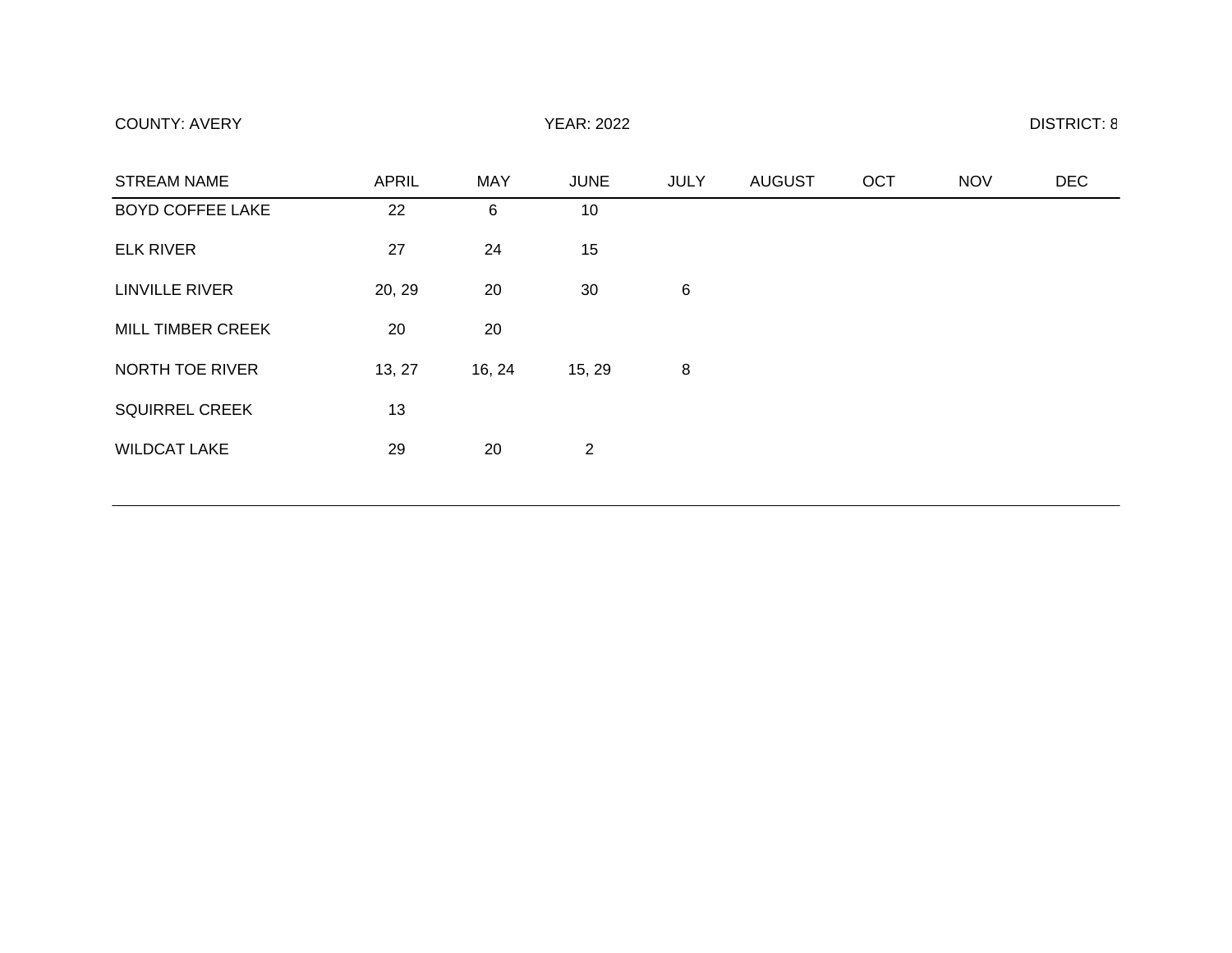| <b>COUNTY: BURKE</b>    | <b>YEAR: 2022</b> |            |             |             |               |     | <b>DISTRICT: 8</b> |            |  |  |
|-------------------------|-------------------|------------|-------------|-------------|---------------|-----|--------------------|------------|--|--|
| <b>STREAM NAME</b>      | <b>APRIL</b>      | <b>MAY</b> | <b>JUNE</b> | <b>JULY</b> | <b>AUGUST</b> | OCT | <b>NOV</b>         | <b>DEC</b> |  |  |
| <b>CARROLL CREEK</b>    | 26                |            |             |             |               |     |                    |            |  |  |
| <b>HENRY RIVER</b>      | 7                 | 11         |             |             |               |     |                    |            |  |  |
| <b>JACOBS FORK (DH)</b> | 5                 | 4          |             |             |               | 11  | 8                  |            |  |  |
| <b>LINVILLE RIVER</b>   | 7, 27             | 11, 24     | 6, 23       | 13          |               |     |                    |            |  |  |
|                         |                   |            |             |             |               |     |                    |            |  |  |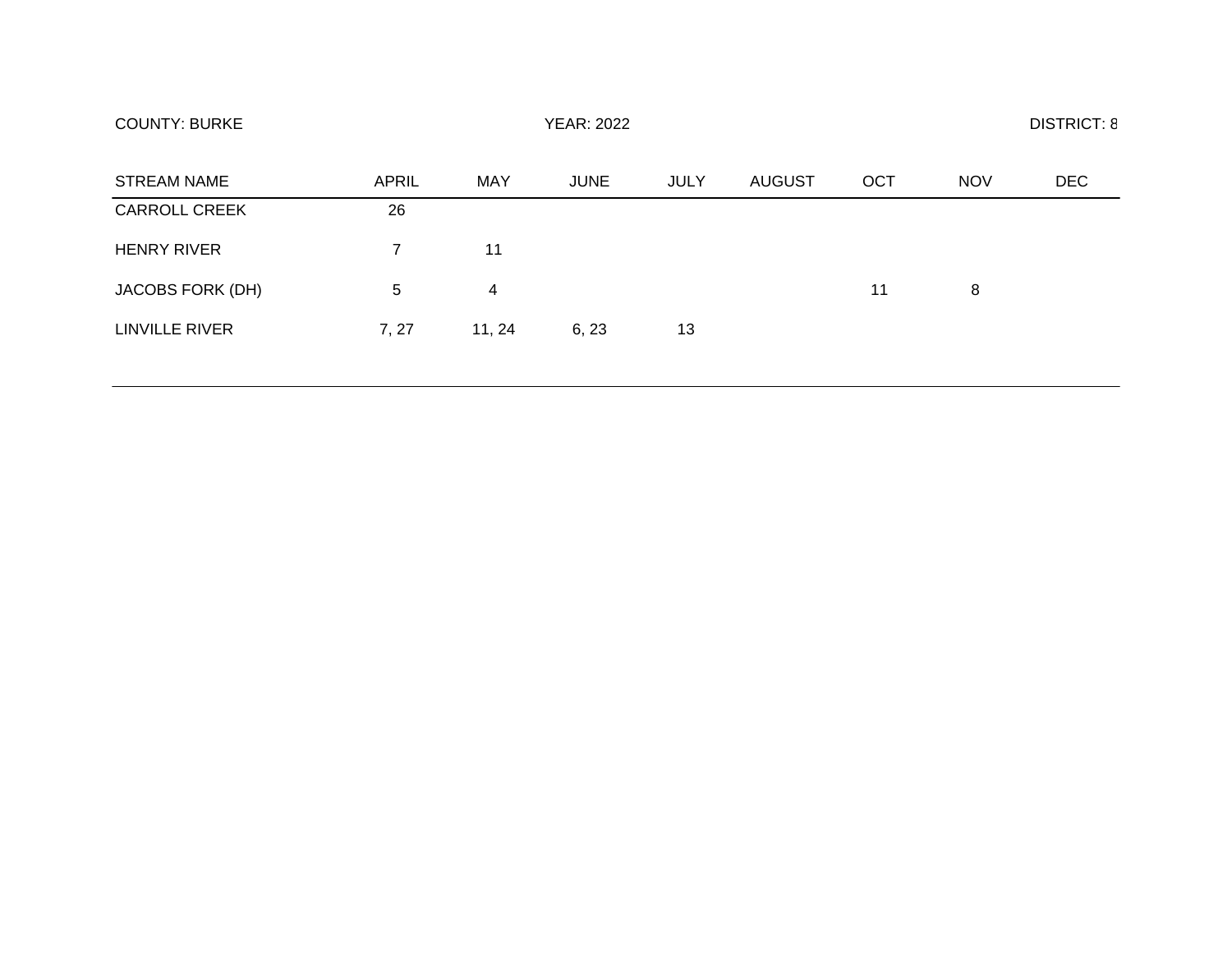| <b>COUNTY: CALDWELL</b> | <b>YEAR: 2022</b> | <b>DISTRICT: 8</b> |
|-------------------------|-------------------|--------------------|
|-------------------------|-------------------|--------------------|

| <b>STREAM NAME</b>       | <b>APRIL</b> | <b>MAY</b> | <b>JUNE</b> | <b>JULY</b> | <b>AUGUST</b> | OCT | <b>NOV</b> | <b>DEC</b> |
|--------------------------|--------------|------------|-------------|-------------|---------------|-----|------------|------------|
| <b>BOONE FORK POND</b>   | 11           | 13         |             |             |               |     |            |            |
| <b>BUFFALO CREEK</b>     | 18           | 18         | 8           |             |               |     |            |            |
| <b>JOES FORK</b>         | 18           | 18         | 8           |             |               |     |            |            |
| PEE DEE RIVER            | 18           | 18         | 8           |             |               |     |            |            |
| <b>WILSON CREEK</b>      | 11, 26       | 13, 27     | 1, 30       |             |               |     |            |            |
| <b>WILSON CREEK (DH)</b> | 4            | 3          | 1, 30       |             |               | 11  | 8          |            |
|                          |              |            |             |             |               |     |            |            |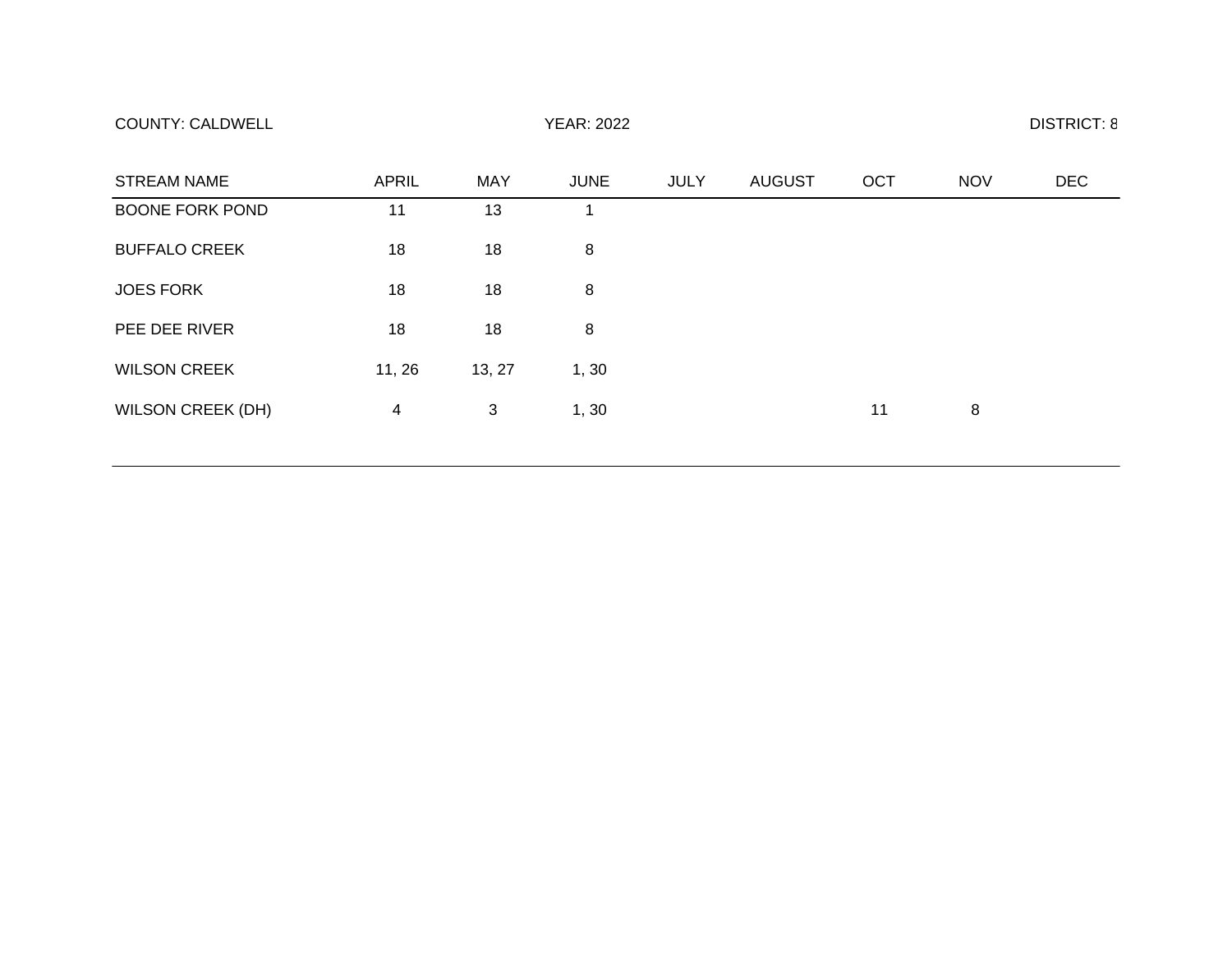| <b>COUNTY: MCDOWELL</b> | <b>YEAR: 2022</b> | <b>DISTRICT: 8</b> |
|-------------------------|-------------------|--------------------|
|-------------------------|-------------------|--------------------|

| <b>STREAM NAME</b>                        | <b>APRIL</b> | <b>MAY</b>     | <b>JUNE</b> | <b>JULY</b> | <b>AUGUST</b> | OCT             | <b>NOV</b> | <b>DEC</b> |
|-------------------------------------------|--------------|----------------|-------------|-------------|---------------|-----------------|------------|------------|
| <b>ARMSTRONG CREEK</b>                    | 8, 21        | 10, 25         | 17, 27      | 1           |               |                 |            |            |
| <b>CATAWBA RIVER</b>                      | 21           | 25             | 29          |             |               |                 |            |            |
| CATAWBA RIVER (DH)                        | 5            | $\overline{4}$ |             |             |               | 5               | 3          |            |
| <b>CURTIS CREEK (DH)</b>                  | 5            | $\overline{4}$ | 29          |             |               | 5               | 3          |            |
| <b>LITTLE BUCK CREEK</b>                  | 8            | 10             | 29          |             |               |                 |            |            |
| MILL CREEK (DH)                           | 5            | $\overline{4}$ | 29          |             |               | $5\phantom{.0}$ | 3          |            |
| <b>NORTH FORK CATAWBA</b><br><b>RIVER</b> | 8, 21        | 10, 25         | 17, 27      | 1           |               |                 |            |            |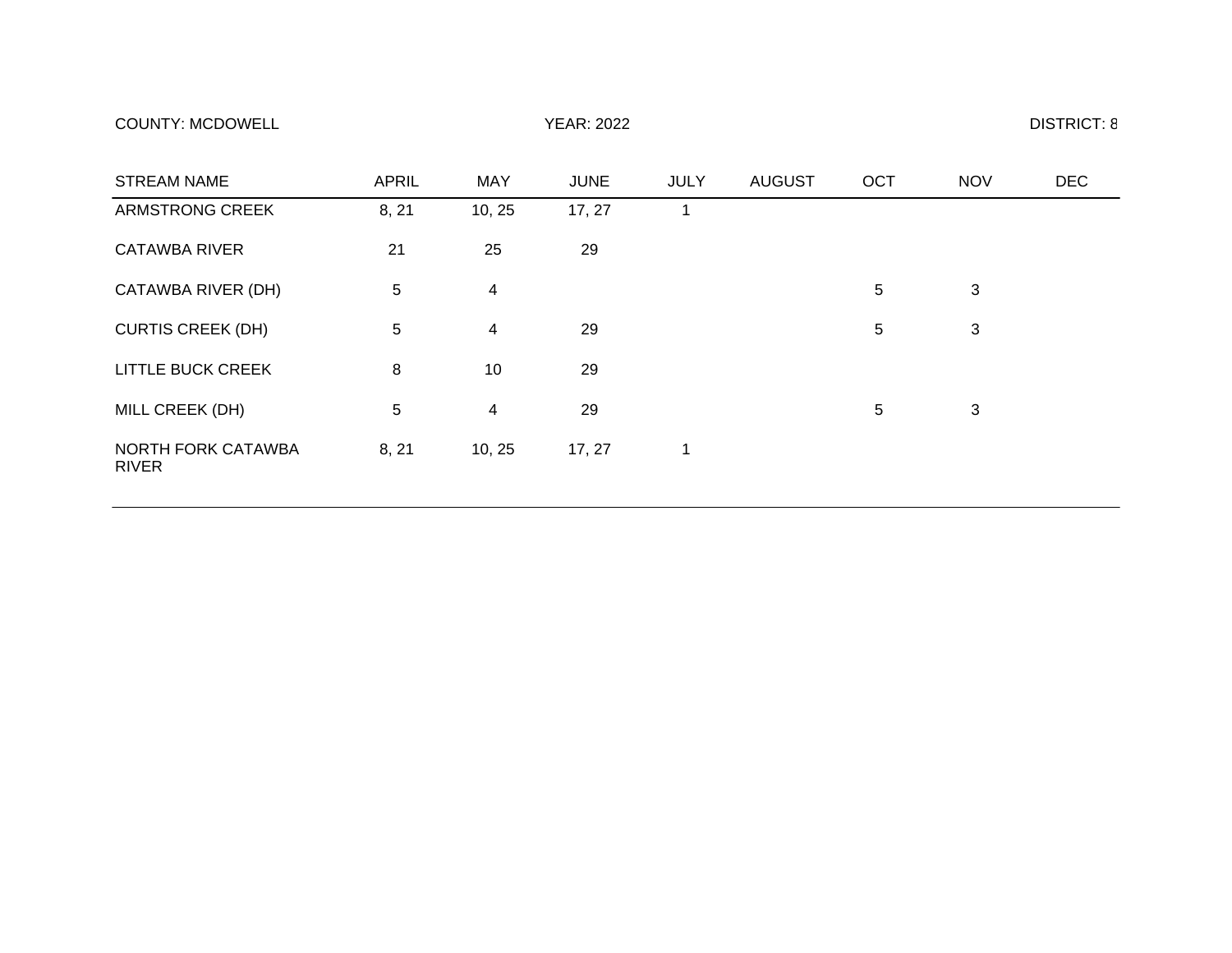| <b>COUNTY: MITCHELL</b> | <b>YEAR: 2022</b> | <b>DISTRICT: 8</b> |
|-------------------------|-------------------|--------------------|
|-------------------------|-------------------|--------------------|

| <b>STREAM NAME</b>    | <b>APRIL</b> | <b>MAY</b>     | <b>JUNE</b>    | <b>JULY</b> | <b>AUGUST</b> | OCT | <b>NOV</b> | <b>DEC</b> |
|-----------------------|--------------|----------------|----------------|-------------|---------------|-----|------------|------------|
| <b>BIG ROCK CREEK</b> | 8, 21        | 11, 27         | 2, 24          | 15          |               |     |            |            |
| <b>CANE CREEK</b>     | 8            | 11             | $\overline{2}$ |             |               |     |            |            |
| CANE CREEK (DH)       | 5            | $\overline{4}$ | $\overline{2}$ |             |               | 6   | 4          |            |
| <b>GRASSY CREEK</b>   | 8, 21        | 11, 27         |                |             |               |     |            |            |
| LITTLE ROCK CREEK     | 8, 21        | 11, 27         | 2, 24          | 15          |               |     |            |            |
| NORTH TOE RIVER       | 21           | 27             | $\overline{2}$ |             |               |     |            |            |
| NORTH TOE RIVER (DH)  | 4            | 3              |                |             |               | 11  | 8          |            |
|                       |              |                |                |             |               |     |            |            |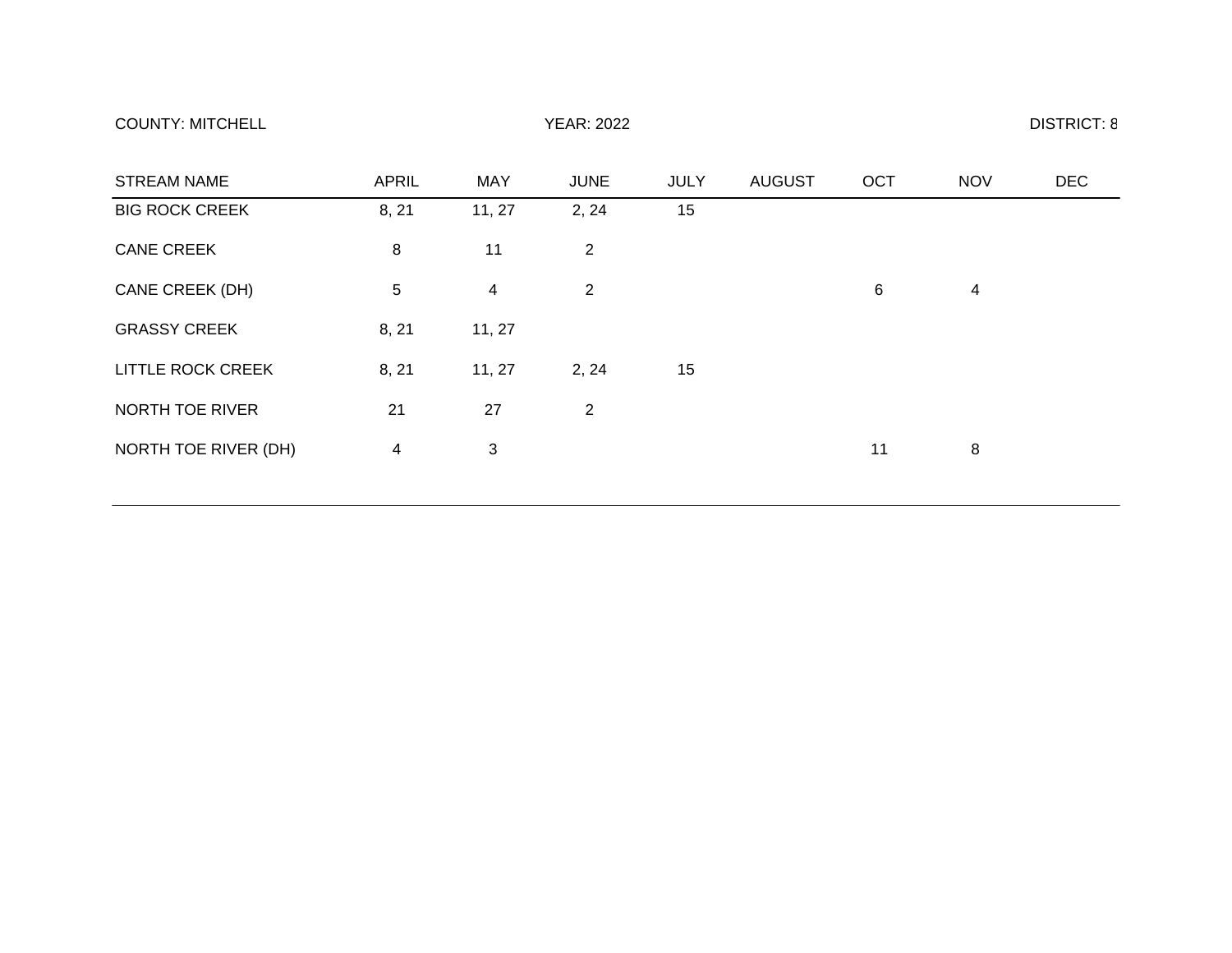| <b>COUNTY: RUTHERFORD</b> |       |      | YEAR: 2022  |             |        |     |            | <b>DISTRICT: 8</b> |  |
|---------------------------|-------|------|-------------|-------------|--------|-----|------------|--------------------|--|
| <b>STREAM NAME</b>        | APRIL | MAY  | <b>JUNE</b> | <b>JULY</b> | AUGUST | OCT | <b>NOV</b> | <b>DEC</b>         |  |
| ROCKY BROAD RIVER         | 8, 22 | 6.19 | 3.16        |             |        |     |            |                    |  |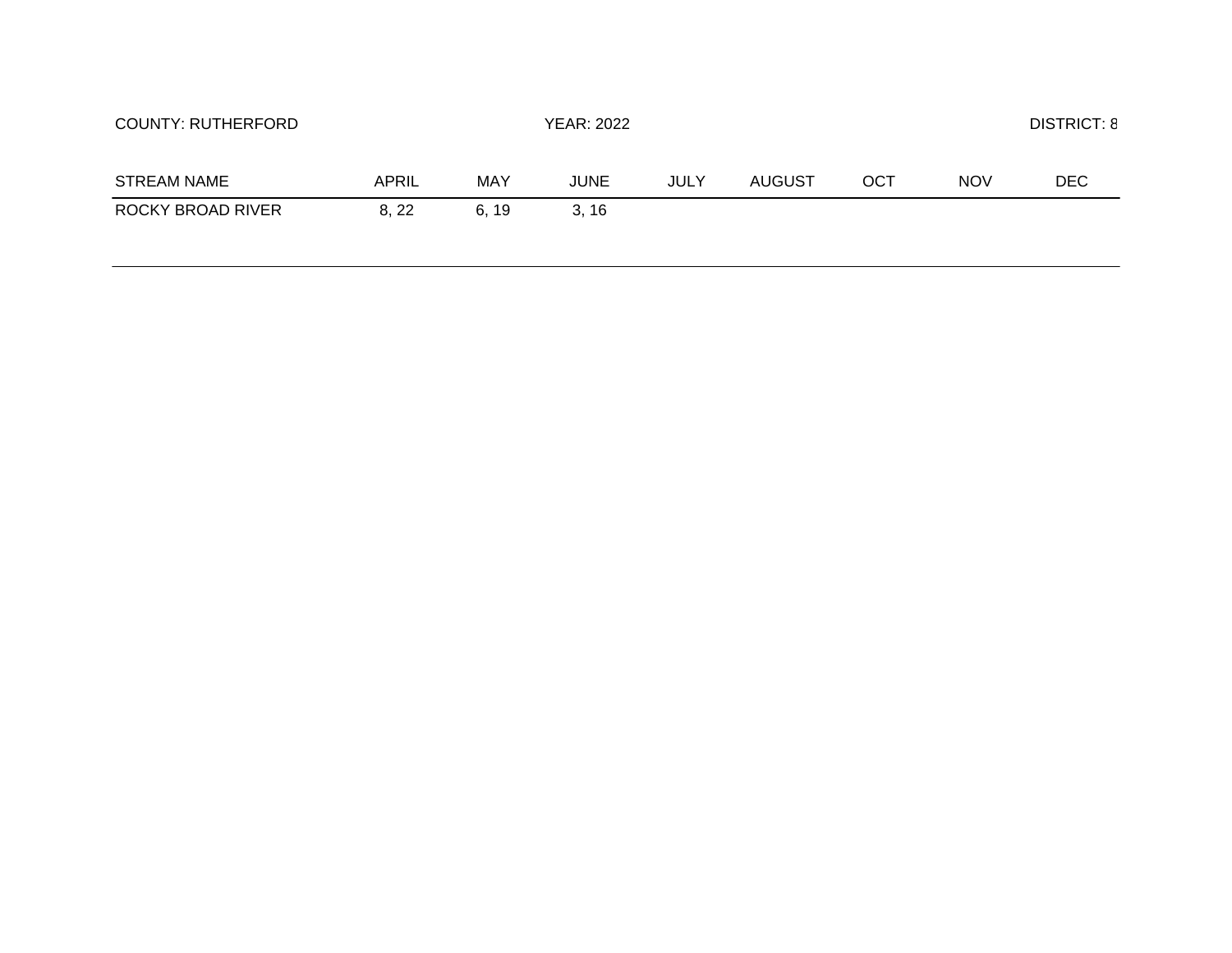| <b>COUNTY: YANCEY</b>      |                |        |             | <b>DISTRICT: 8</b> |        |            |            |     |
|----------------------------|----------------|--------|-------------|--------------------|--------|------------|------------|-----|
| <b>STREAM NAME</b>         | APRIL          | MAY    | <b>JUNE</b> | JULY               | AUGUST | <b>OCT</b> | <b>NOV</b> | DEC |
| <b>BALD MOUNTAIN CREEK</b> |                | 6      | 3           |                    |        |            |            |     |
| <b>CANE RIVER</b>          | 14, 25         | 13, 26 | 8, 23       | 1                  |        |            |            |     |
| CANE RIVER (DH)            | 7              | 6      | 3           |                    |        | 6          | 4          |     |
| <b>PRICE CREEK</b>         | $\overline{7}$ |        |             |                    |        |            |            |     |
| SOUTH TOE RIVER            | 14, 25         | 13, 26 | 8, 23       | 1                  |        |            |            |     |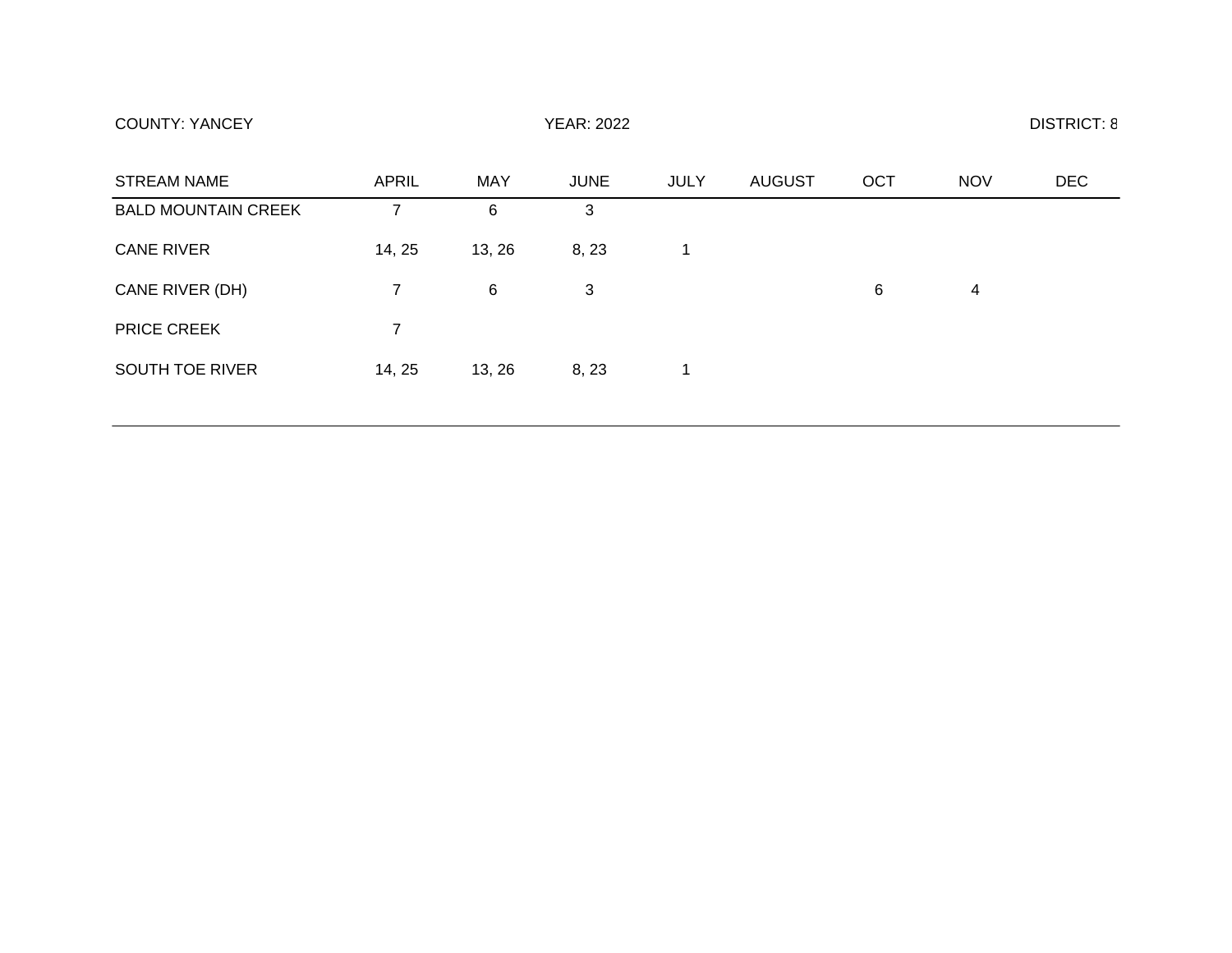| <b>STREAM NAME</b>     | <b>APRIL</b> | <b>MAY</b> | <b>JUNE</b>    | <b>JULY</b> | <b>AUGUST</b> | OCT | <b>NOV</b> | <b>DEC</b> |
|------------------------|--------------|------------|----------------|-------------|---------------|-----|------------|------------|
| <b>BENT CREEK</b>      | 19           | 31         | 22             |             |               |     |            |            |
| <b>CANE CREEK</b>      | 14           | 20         | $\overline{2}$ |             |               |     |            |            |
| <b>IVY RIVER</b>       | 27           | 25         | 22             |             |               |     |            |            |
| <b>LAKE POWHATAN</b>   | 19           | 31         |                |             |               |     |            |            |
| <b>REEMS CREEK</b>     | 27           | 25         | 22             |             |               |     |            |            |
| <b>SWANNANOA RIVER</b> | 19           | 26         | 28             |             |               |     |            |            |
|                        |              |            |                |             |               |     |            |            |

## COUNTY: BUNCOMBE YEAR: 2022 DISTRICT: 9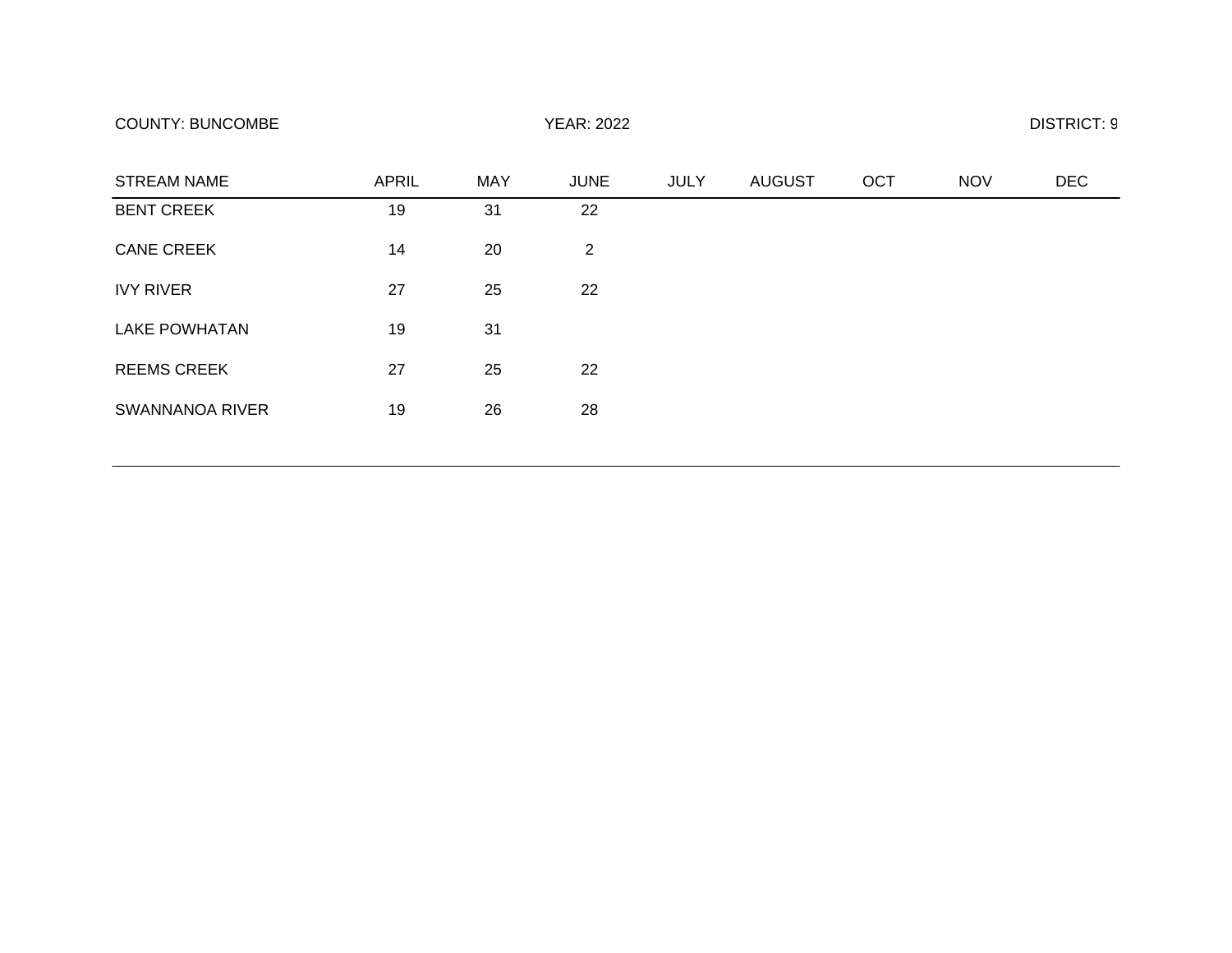| <b>COUNTY: CHEROKEE</b> | <b>YEAR: 2022</b> | <b>DISTRICT: 9</b> |
|-------------------------|-------------------|--------------------|
|-------------------------|-------------------|--------------------|

| <b>STREAM NAME</b>     | <b>APRIL</b> | <b>MAY</b> | <b>JUNE</b> | <b>JULY</b> | <b>AUGUST</b> | <b>OCT</b> | <b>NOV</b> | <b>DEC</b> |
|------------------------|--------------|------------|-------------|-------------|---------------|------------|------------|------------|
| <b>APALACHIA LAKE</b>  |              |            |             |             |               |            |            | 13         |
| <b>DAVIS CREEK</b>     | 12           | 11         | 13          | 12          |               |            |            |            |
| <b>HYATT CREEK</b>     | 21           | 18         |             |             |               |            |            |            |
| <b>JUNALUSKA CREEK</b> | 21           | 18         | 13          |             |               |            |            |            |
| <b>SHULER CREEK</b>    | 12           | 11         |             |             |               |            |            |            |
| <b>VALLEY RIVER</b>    | 21           | 18         | 13          | 12          |               |            |            |            |
|                        |              |            |             |             |               |            |            |            |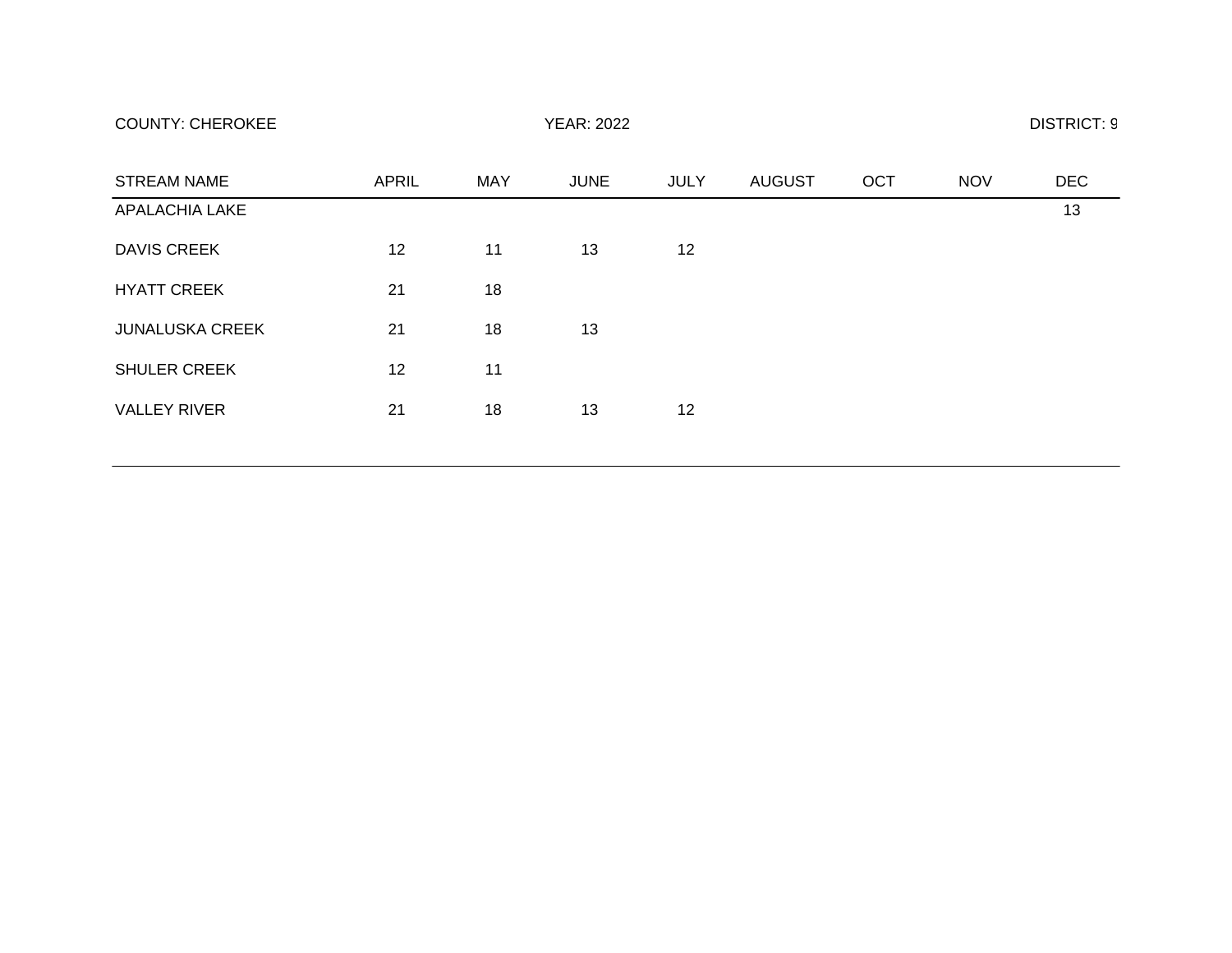| <b>COUNTY: CLAY</b>    | <b>YEAR: 2022</b> |            |             |             |               |     | <b>DISTRICT: 9</b> |            |  |
|------------------------|-------------------|------------|-------------|-------------|---------------|-----|--------------------|------------|--|
| <b>STREAM NAME</b>     | <b>APRIL</b>      | <b>MAY</b> | <b>JUNE</b> | <b>JULY</b> | <b>AUGUST</b> | OCT | <b>NOV</b>         | <b>DEC</b> |  |
| <b>BUCK CREEK</b>      | 22                | 24         | 15          |             |               |     |                    |            |  |
| <b>FIRES CREEK</b>     | $\overline{7}$    | 5          | 9           |             |               |     |                    |            |  |
| FIRES CREEK (DH)       | 7.                | 5          | 9           |             |               | 6   | 15                 |            |  |
| <b>TUSQUITEE CREEK</b> | 22                | 24         | 15          |             |               |     |                    |            |  |
|                        |                   |            |             |             |               |     |                    |            |  |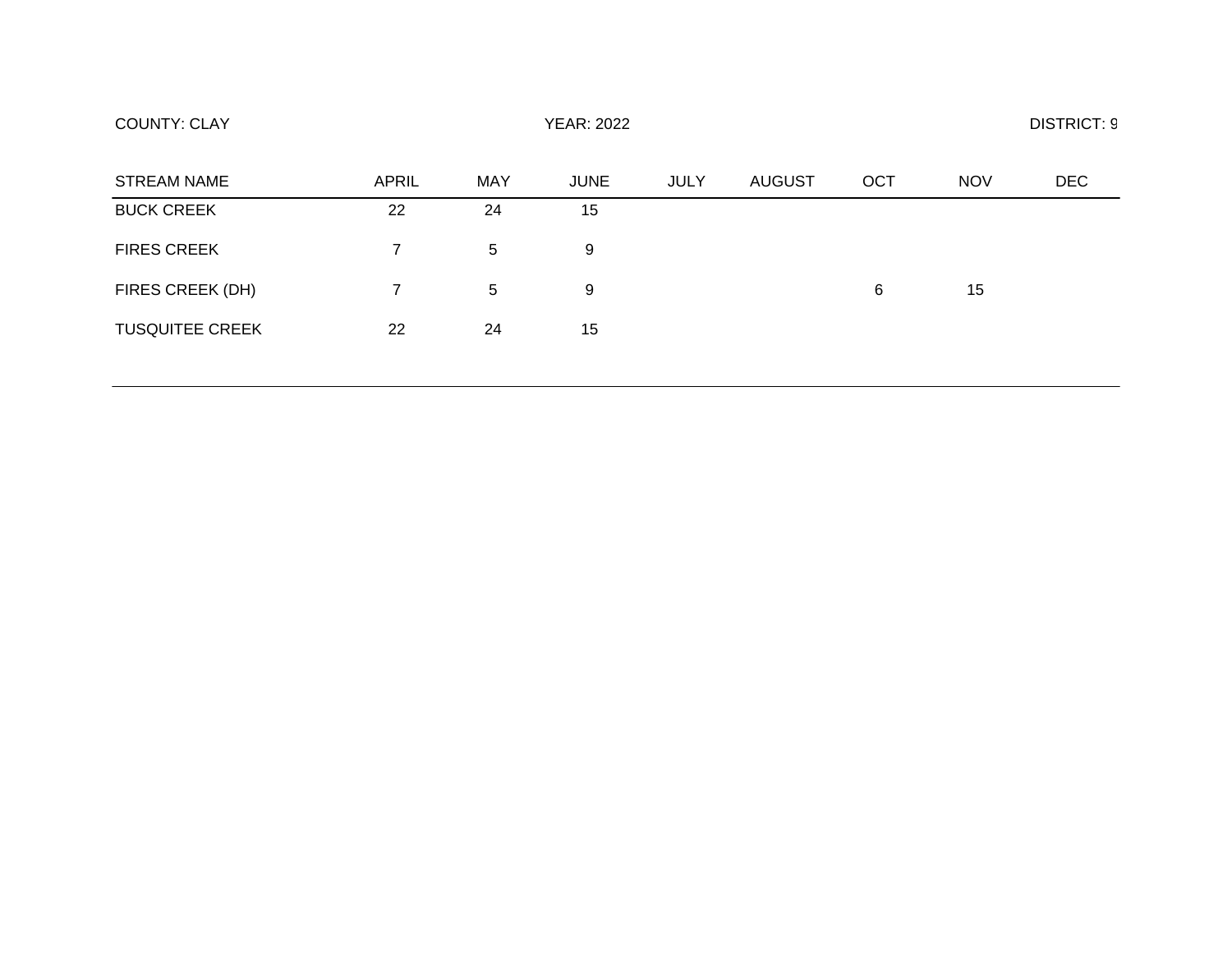| <b>COUNTY: GRAHAM</b> | <b>YEAR: 2022</b> | <b>DISTRICT: 9</b> |
|-----------------------|-------------------|--------------------|
|-----------------------|-------------------|--------------------|

| <b>STREAM NAME</b>             | <b>APRIL</b> | <b>MAY</b> | <b>JUNE</b>    | <b>JULY</b> | <b>AUGUST</b> | OCT          | <b>NOV</b> | <b>DEC</b> |
|--------------------------------|--------------|------------|----------------|-------------|---------------|--------------|------------|------------|
| <b>BIG SNOWBIRD CREEK</b>      | 13           | 16         | $\overline{7}$ | 20          |               |              |            |            |
| <b>BIG SNOWBIRD CREEK (DH)</b> | 8            | $\sqrt{5}$ | $\overline{7}$ | 20          |               | $\mathbf{3}$ | 9          |            |
| <b>CHEOAH LAKE</b>             |              |            |                |             |               |              |            | 15         |
| <b>PANTHER CREEK</b>           | 12           | 12         |                |             |               |              |            |            |
| SANTEETLAH CREEK               | 13           | 12         | 27             | 27          |               |              |            |            |
| <b>STECOAH CREEK</b>           | 12           | 12         |                |             |               |              |            |            |
| <b>TULULA CREEK</b>            | 21           | 23         | 27             |             |               |              |            |            |
| <b>WEST BUFFALO CREEK</b>      | 13           | 12         |                |             |               |              |            |            |
| YELLOW CREEK                   | 21           | 23         | 27             |             |               |              |            |            |
|                                |              |            |                |             |               |              |            |            |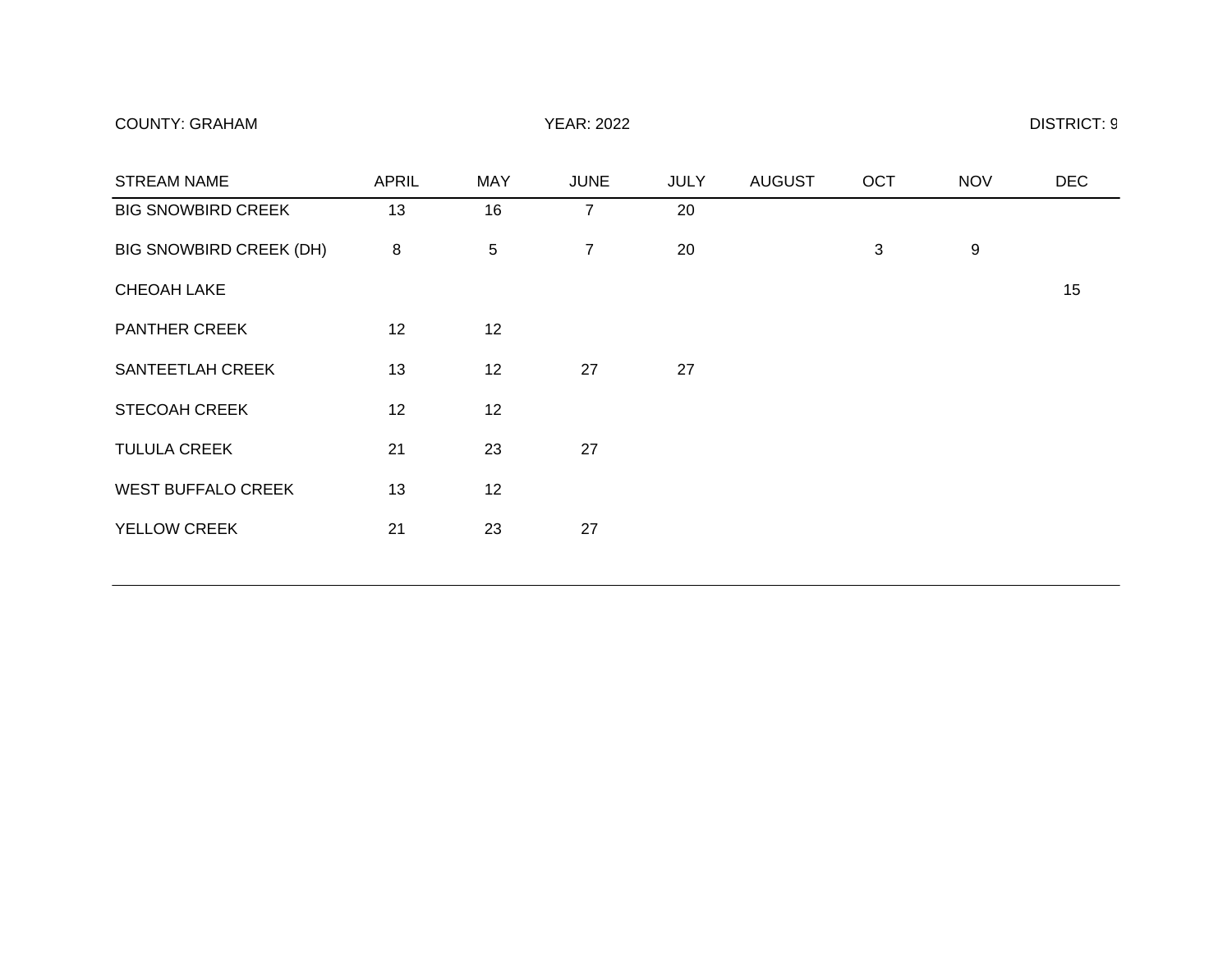## COUNTY: HAYWOOD COUNTY: HAYWOOD YEAR: 2022

| <b>STREAM NAME</b>                    | <b>APRIL</b> | <b>MAY</b> | <b>JUNE</b>    | <b>JULY</b> | <b>AUGUST</b> | <b>OCT</b> | <b>NOV</b> | <b>DEC</b> |
|---------------------------------------|--------------|------------|----------------|-------------|---------------|------------|------------|------------|
| <b>COLD SPRINGS CREEK</b>             | 25           | 23         | 23             | 22          |               |            |            |            |
| <b>JONATHAN CREEK</b>                 | 11, 25       | 10, 23     | 9, 23          | 8, 22       |               |            |            |            |
| <b>PIGEON RIVER</b>                   | 11           | 11         | 7              |             |               |            |            |            |
| <b>RICHLAND CREEK</b>                 | 11           | 11         | $\overline{7}$ |             |               |            |            |            |
| W. FORK PIGEON RVR (LEFT<br>PRONG)    | 11           | 10         | 9              | 8           |               |            |            |            |
| <b>WEST FORK PIGEON RIVER</b><br>(DH) | 4            | 9          | 30             | 19          |               | 3          | 10         |            |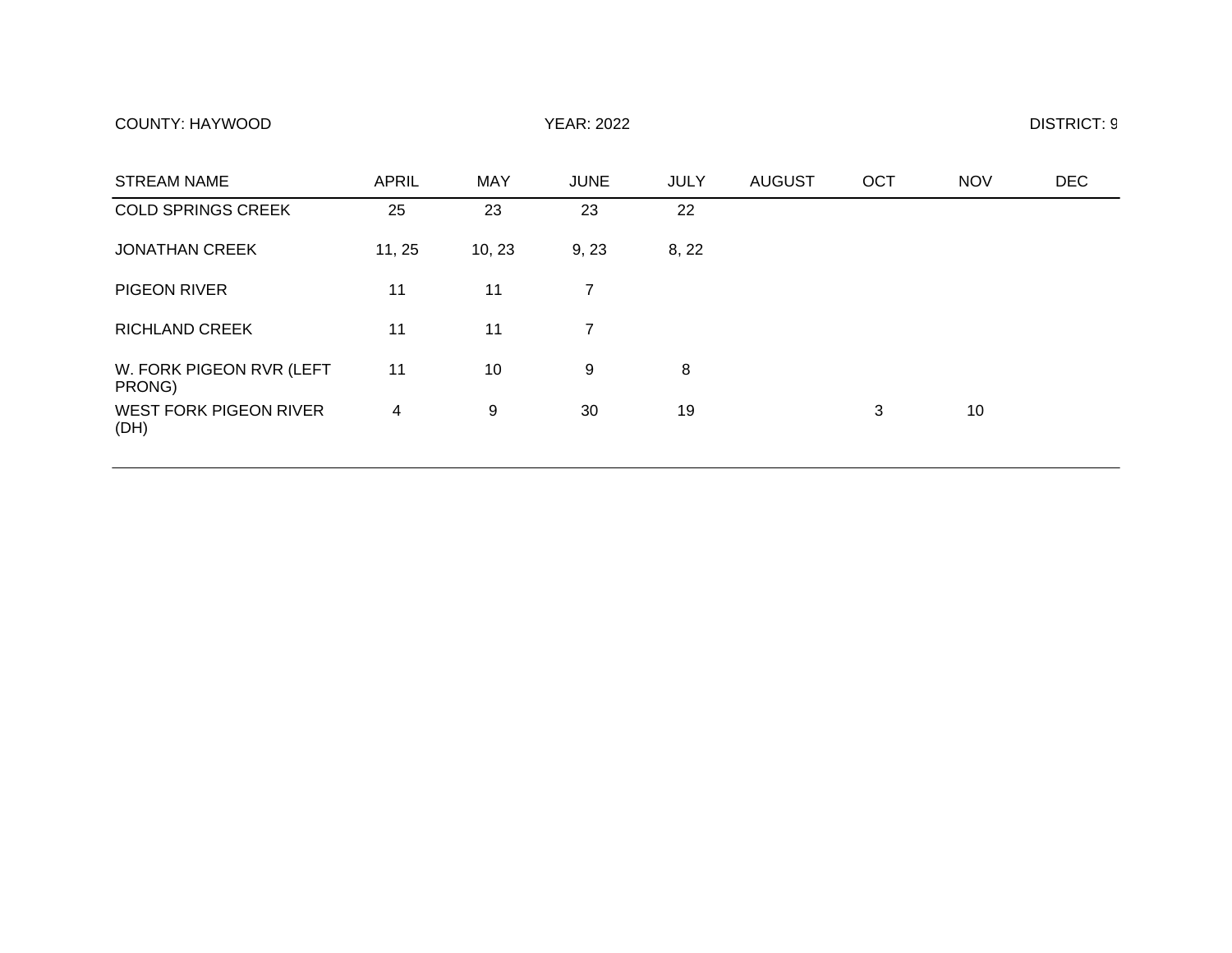| <b>STREAM NAME</b>       | <b>APRIL</b> | <b>MAY</b>     | <b>JUNE</b> | <b>JULY</b> | <b>AUGUST</b> | OCT            | <b>NOV</b> | <b>DEC</b> |
|--------------------------|--------------|----------------|-------------|-------------|---------------|----------------|------------|------------|
| <b>CANE CREEK</b>        | 14           | 20             | 2           |             |               |                |            |            |
| <b>CLEAR CREEK</b>       | 14           | 20             |             |             |               |                |            |            |
| <b>GREEN RIVER</b>       | 25           | 18             | 17          |             |               |                |            |            |
| <b>HUNGRY RIVER</b>      | 25           | 18             | 17          |             |               |                |            |            |
| NORTH MILLS RIVER (DH)   | 4            | $\overline{4}$ | 6           | 6           |               | $\overline{4}$ | 9          |            |
| <b>ROCKY BROAD RIVER</b> | 8, 22        | 6, 19          | 3, 16       |             |               |                |            |            |
|                          |              |                |             |             |               |                |            |            |

COUNTY: HENDERSON YEAR: 2022 DISTRICT: 9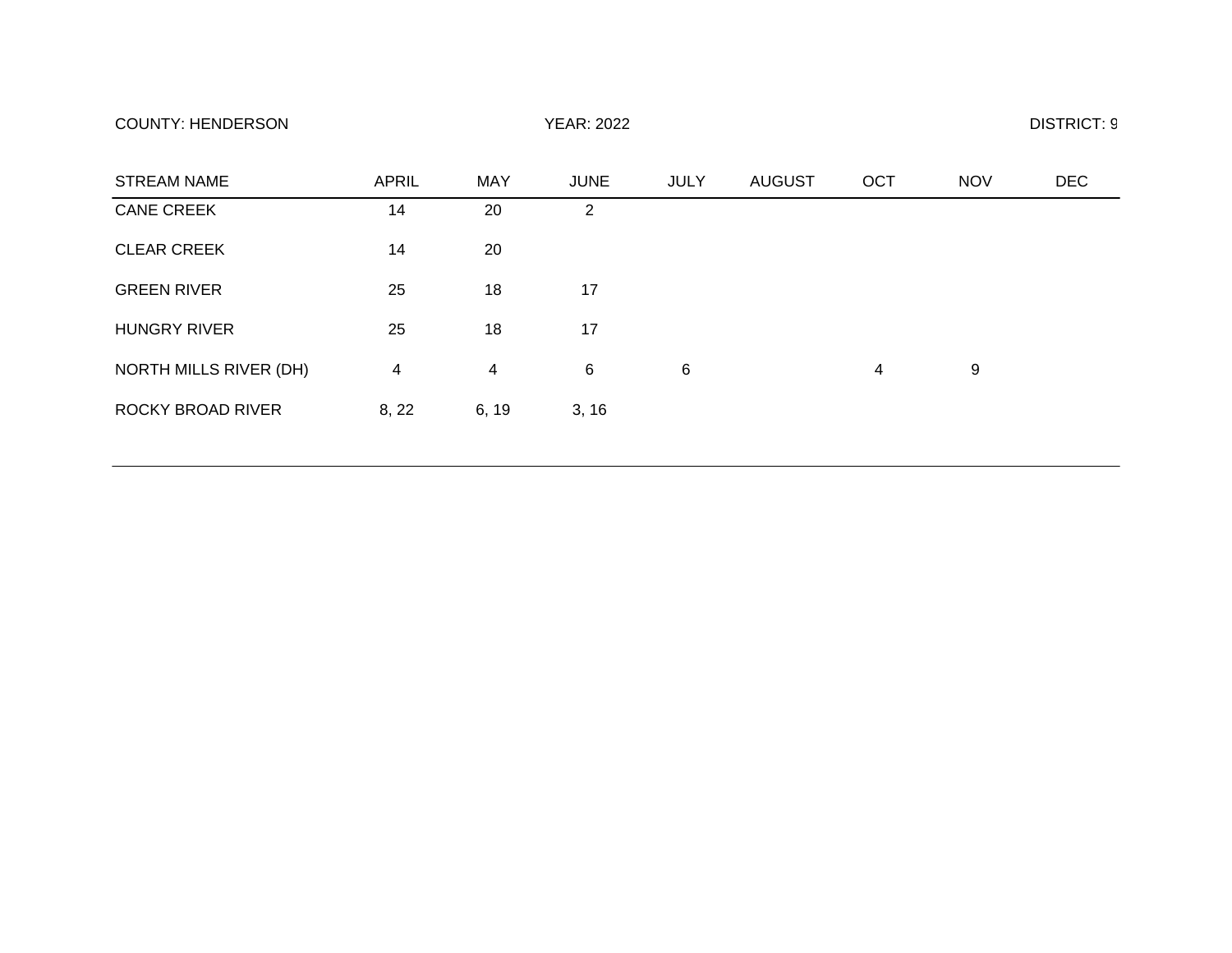COUNTY: JACKSON YEAR: 2022 DISTRICT: 9

| <b>STREAM NAME</b>            | <b>APRIL</b> | <b>MAY</b> | <b>JUNE</b> | <b>JULY</b> | <b>AUGUST</b> | OCT   | <b>NOV</b> | <b>DEC</b> |
|-------------------------------|--------------|------------|-------------|-------------|---------------|-------|------------|------------|
| <b>BALSAM LAKE</b>            |              | 6          |             |             |               | 13    |            |            |
| <b>CULLOWHEE CREEK</b>        | 18           | 17         |             |             |               |       |            |            |
| <b>DARK RIDGE CREEK</b>       | 20           | 13         | 10          | 19          |               |       |            |            |
| <b>GREENS CREEK</b>           | 20           | 11         | 13          |             |               |       |            |            |
| <b>SAVANNAH CREEK</b>         | 20           | 11         | 13          |             |               |       |            |            |
| <b>SCOTT CREEK</b>            | 20           | 13         | 10          | 19          |               |       |            |            |
| <b>TUCKASEIGEE RIVER</b>      | 18           | 17         | 6           |             |               |       |            |            |
| <b>TUCKASEIGEE RIVER (DH)</b> | 5            | 3          |             |             |               | 7, 11 | 2, 8       |            |
|                               |              |            |             |             |               |       |            |            |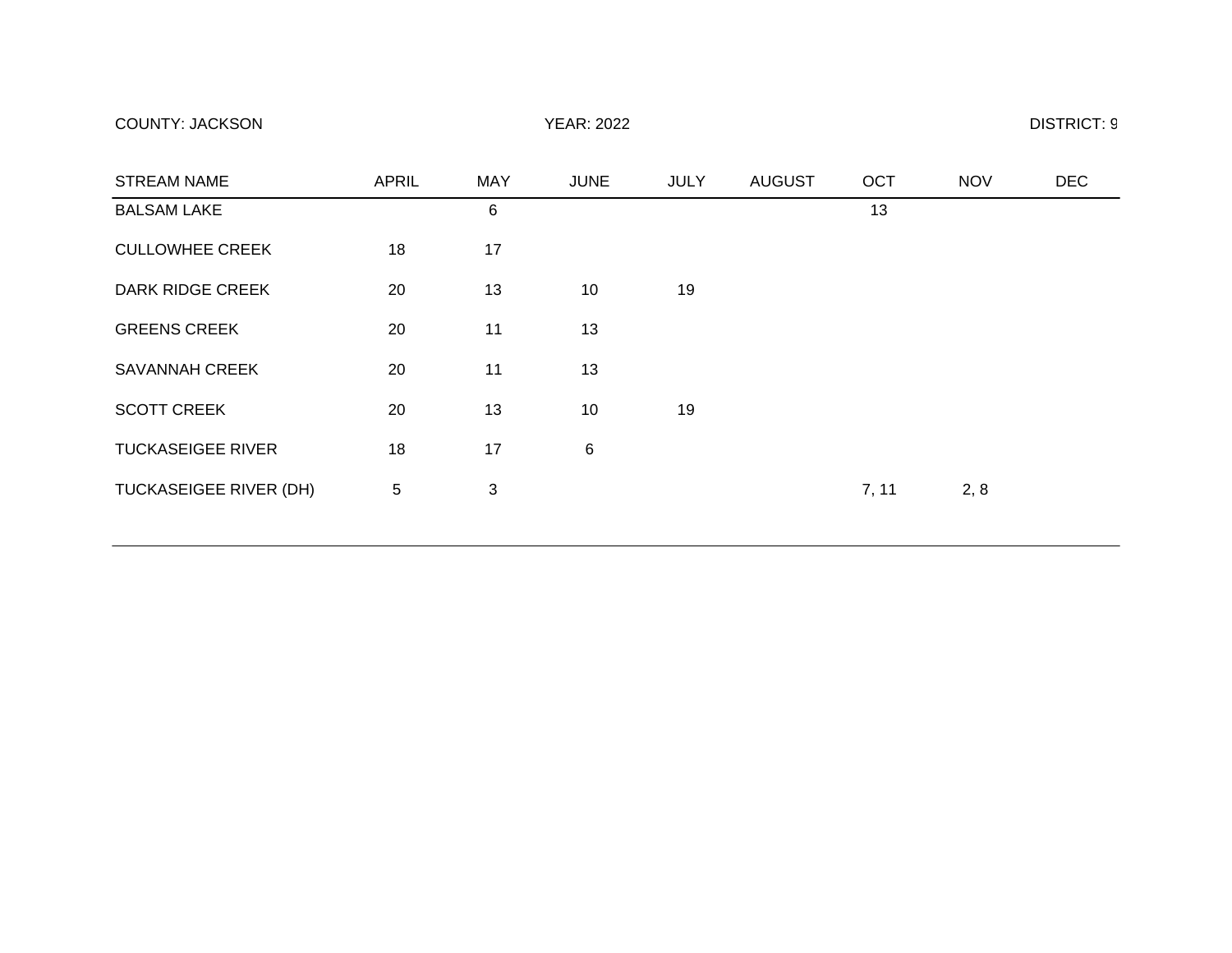| <b>COUNTY: MACON</b> | <b>YEAR: 2022</b> | <b>DISTRICT: 9</b> |
|----------------------|-------------------|--------------------|
|----------------------|-------------------|--------------------|

| <b>STREAM NAME</b>            | <b>APRIL</b> | <b>MAY</b> | <b>JUNE</b> | <b>JULY</b> | <b>AUGUST</b> | <b>OCT</b> | <b>NOV</b> | <b>DEC</b> |
|-------------------------------|--------------|------------|-------------|-------------|---------------|------------|------------|------------|
| <b>BURNINGTOWN CREEK</b>      | 18           | 20         | 20          | 11          |               |            |            |            |
| <b>CARTOOGECHAYE CREEK</b>    | 18           | 20         | 20          |             |               |            |            |            |
| <b>CLIFFSIDE LAKE</b>         | 26           | 31         | 14          |             |               |            |            |            |
| <b>CULLASAJA RIVER</b>        | 26           | 31         | 14          | 11          |               |            |            |            |
| NANTAHALA RIVER               | 28           | 24         | 21          |             |               |            |            |            |
| NANTAHALA RIVER (DH)          | 6            | 9          |             | 15          |               | 4          | 14         |            |
| <b>QUEENS CREEK RESERVOIR</b> | 28           | 24         | 21          |             |               |            |            |            |
|                               |              |            |             |             |               |            |            |            |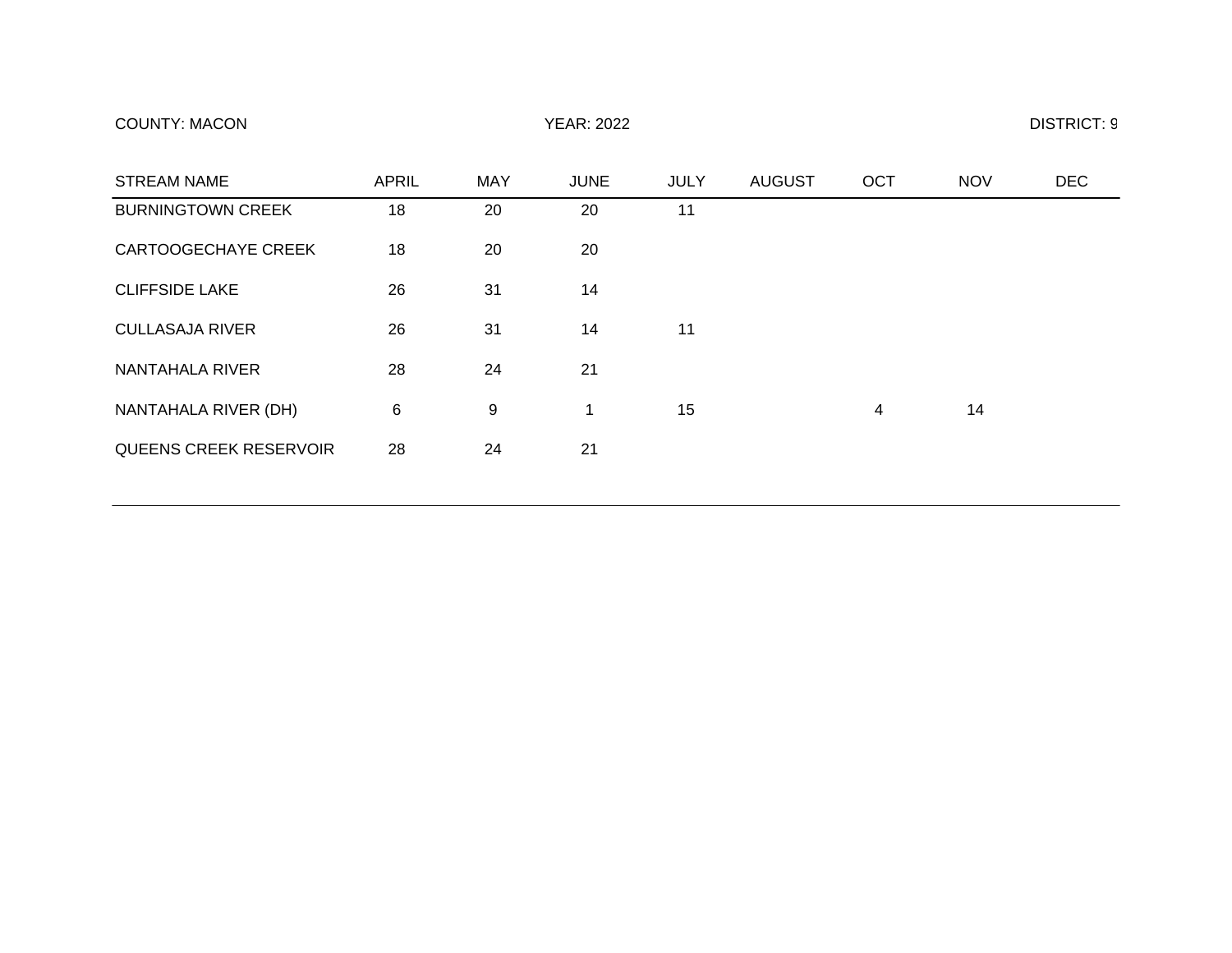## COUNTY: MADISON YEAR: 2022 DISTRICT: 9

| <b>STREAM NAME</b>           | <b>APRIL</b> | <b>MAY</b>     | <b>JUNE</b> | <b>JULY</b> | <b>AUGUST</b> | OCT             | <b>NOV</b>   | <b>DEC</b> |
|------------------------------|--------------|----------------|-------------|-------------|---------------|-----------------|--------------|------------|
| <b>BIG LAUREL CREEK</b>      | 13           | 16             | 16          | 14          |               |                 |              |            |
| <b>BIG LAUREL CREEK (DH)</b> | 1            | 2              |             |             |               | $5\phantom{.0}$ | $\mathbf{1}$ |            |
| <b>BIG PINE CREEK</b>        | 26           | 25             | 16          |             |               |                 |              |            |
| <b>LITTLE IVY RIVER</b>      | 27           | 25             |             |             |               |                 |              |            |
| <b>MAX PATCH POND</b>        | 25           | 23             |             |             |               |                 |              |            |
| <b>MEADOW FORK CREEK</b>     | 27           | 17             | 15          |             |               |                 |              |            |
| PUNCHEON FORK CREEK          | 13           | 16             |             |             |               |                 |              |            |
| <b>ROARING FORK CREEK</b>    | 27           | 17             |             |             |               |                 |              |            |
| SHELTON LAUREL CREEK         | 26           | 19             | 21          |             |               |                 |              |            |
| SHELTON LAUREL CREEK<br>(DH) | 1            | $\overline{2}$ |             |             |               | $5\phantom{.0}$ | $\mathbf 1$  |            |
| SHUT-IN CREEK                | 26           | 25             |             |             |               |                 |              |            |
| SPILLCORN CREEK              | 26           | 19             | 21          |             |               |                 |              |            |
| <b>SPRING CREEK</b>          | 27           | 17             | 15          |             |               |                 |              |            |
| SPRING CREEK (DH)            | 6            | 5              |             |             |               | 12              | 1            |            |
|                              |              |                |             |             |               |                 |              |            |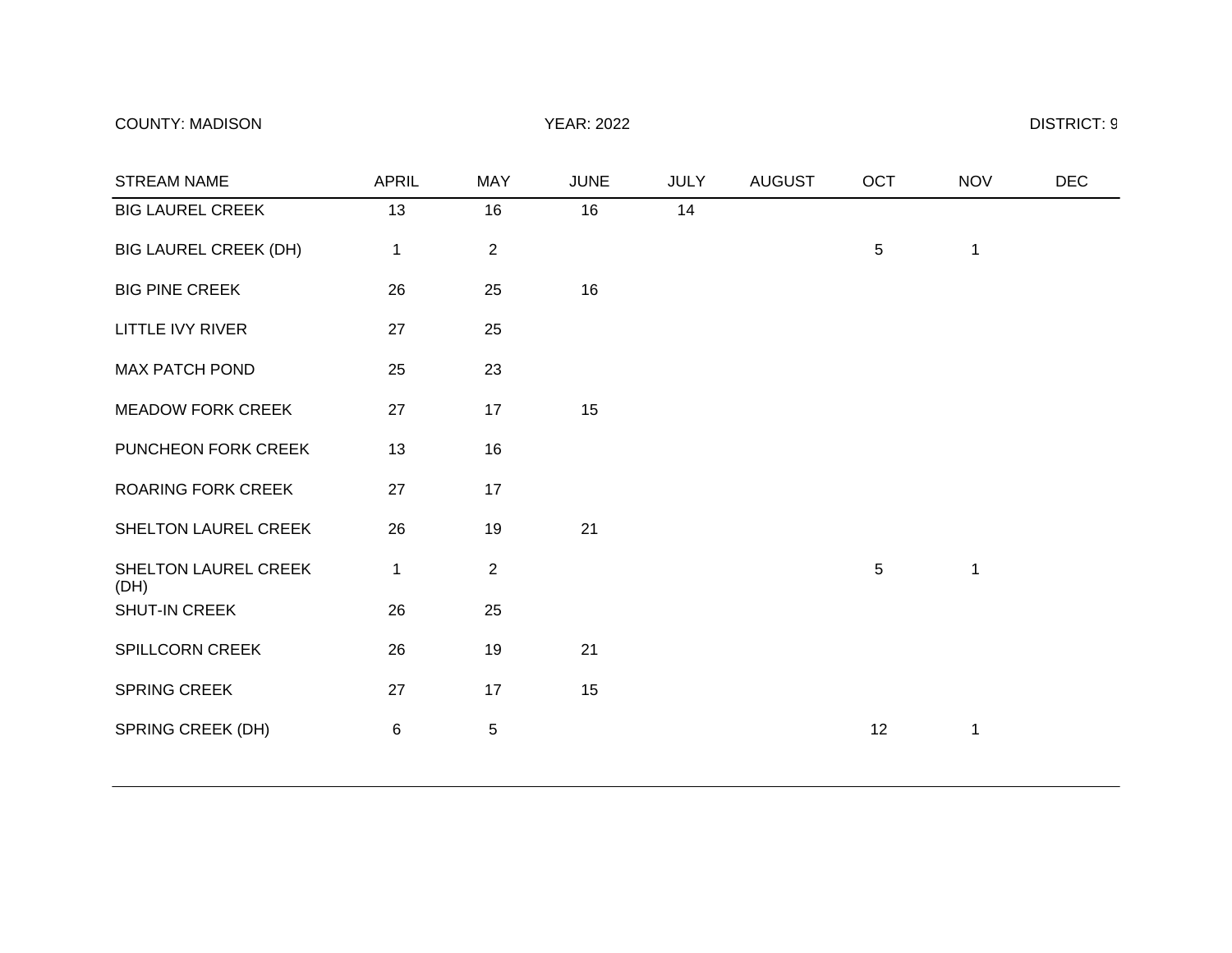| <b>COUNTY: POLK</b>     |       |                |             |             | <b>DISTRICT: 9</b> |     |            |            |
|-------------------------|-------|----------------|-------------|-------------|--------------------|-----|------------|------------|
| <b>STREAM NAME</b>      | APRIL | MAY            | <b>JUNE</b> | <b>JULY</b> | <b>AUGUST</b>      | OCT | <b>NOV</b> | <b>DEC</b> |
| <b>GREEN RIVER</b>      | 28    | 27             | 29          |             |                    |     |            |            |
| <b>GREEN RIVER (DH)</b> | 4     | $\overline{2}$ | 1           |             |                    | 12  | 7          |            |
| <b>PACOLET RIVER</b>    | 28    | 27             | 29          |             |                    |     |            |            |
|                         |       |                |             |             |                    |     |            |            |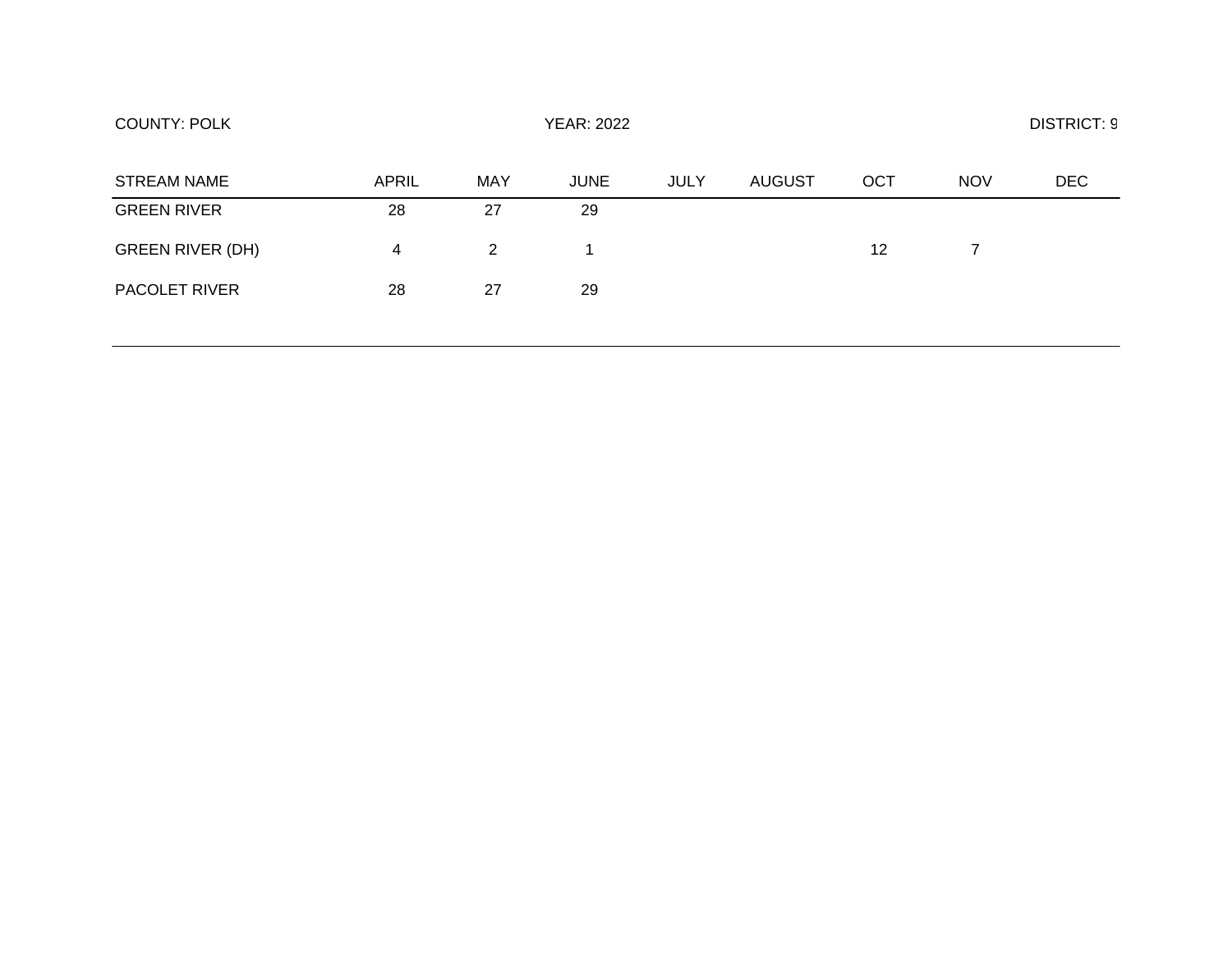| <b>STREAM NAME</b>            | <b>APRIL</b>   | <b>MAY</b> | <b>JUNE</b> | <b>JULY</b> | <b>AUGUST</b> | OCT | <b>NOV</b> | <b>DEC</b> |
|-------------------------------|----------------|------------|-------------|-------------|---------------|-----|------------|------------|
| <b>ALARKA CREEK</b>           | 19             | 10         | 8           |             |               |     |            |            |
| <b>CONNELLY CREEK</b>         | 19             | 10         | 8           |             |               |     |            |            |
| <b>DEEP CREEK</b>             | 19             | 10         | 8           | 27          |               |     |            |            |
| NANTAHALA RIVER               | 28             | 24         | 21          | 15          |               |     |            |            |
| <b>TUCKASEIGEE RIVER (DH)</b> | $\overline{7}$ | 4          |             |             |               | 10  | 3          |            |

COUNTY: SWAIN YEAR: 2022 DISTRICT: 9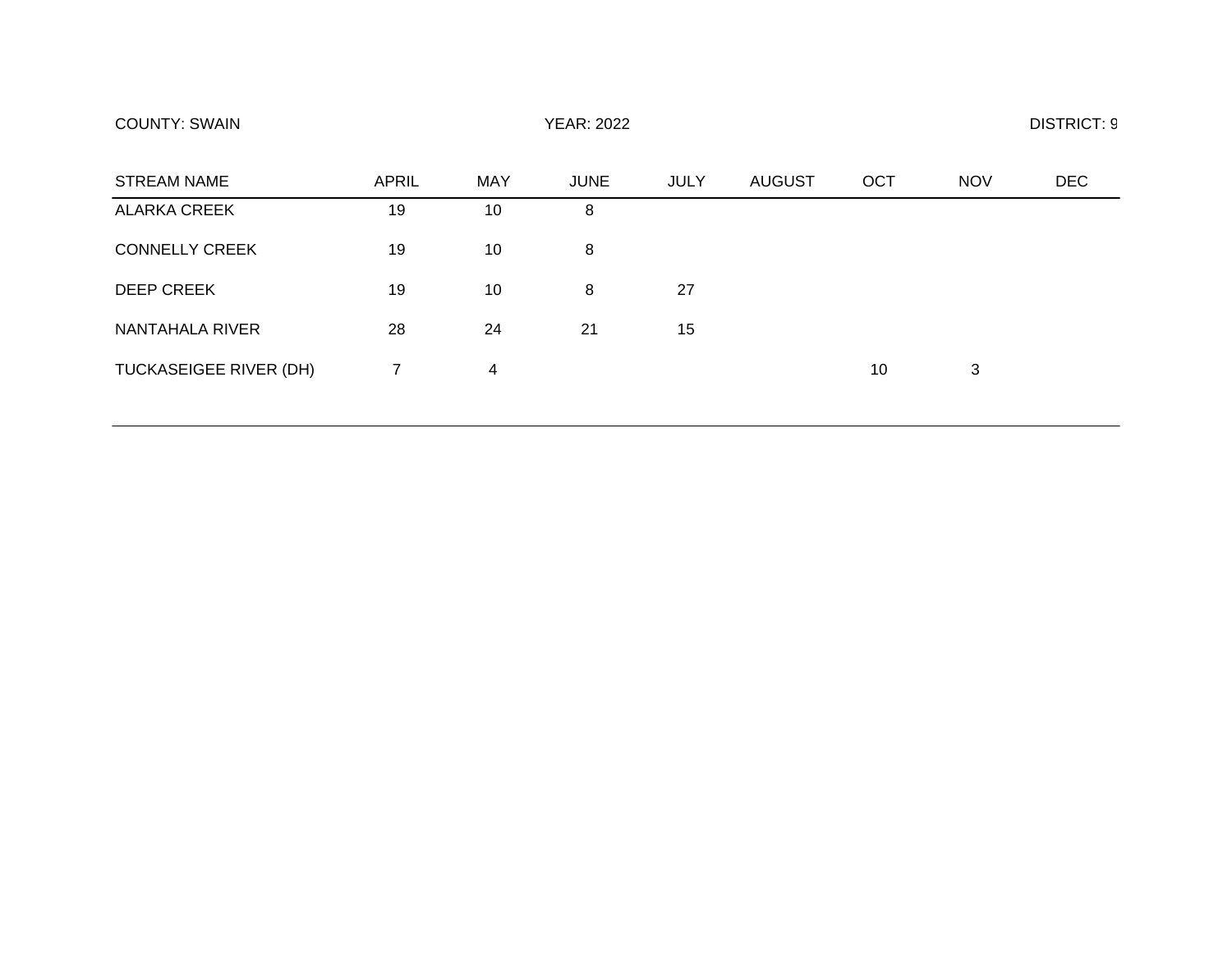COUNTY: TRANSYLVANIA THE STATE OF THE YEAR: 2022 THE STATE OF THE STATE OF THE DISTRICT: 9

| <b>STREAM NAME</b>                            | <b>APRIL</b> | <b>MAY</b>                                             | <b>JUNE</b> | <b>JULY</b> | <b>AUGUST</b>        | <b>OCT</b> | <b>NOV</b> | <b>DEC</b> |
|-----------------------------------------------|--------------|--------------------------------------------------------|-------------|-------------|----------------------|------------|------------|------------|
| DAVIDSON RIVER                                | 29           | 1, 8, 14, 22, 6, 13, 19, 26 3, 8, 16, 24 1, 7, 13, 21, |             | 29          | 4, 10, 18,<br>24, 31 |            |            |            |
| <b>EAST FORK FRENCH BROAD</b><br>RIVER (DH)   | 6            | 6                                                      | 2           | 5           |                      | 5          | 4          |            |
| <b>FRENCH BROAD RIVER</b>                     | 29           | 27                                                     | 14          | 5           |                      |            |            |            |
| LITTLE RIVER (DH)                             |              | 2                                                      |             |             |                      | 6          | 10         |            |
| MDL FORK FRENCH BROAD<br><b>RIVER</b>         | 29           | 27                                                     |             |             |                      |            |            |            |
| <b>WEST FORK FRENCH BROAD</b><br><b>RIVER</b> | 29           | 27                                                     | 14          | 5           |                      |            |            |            |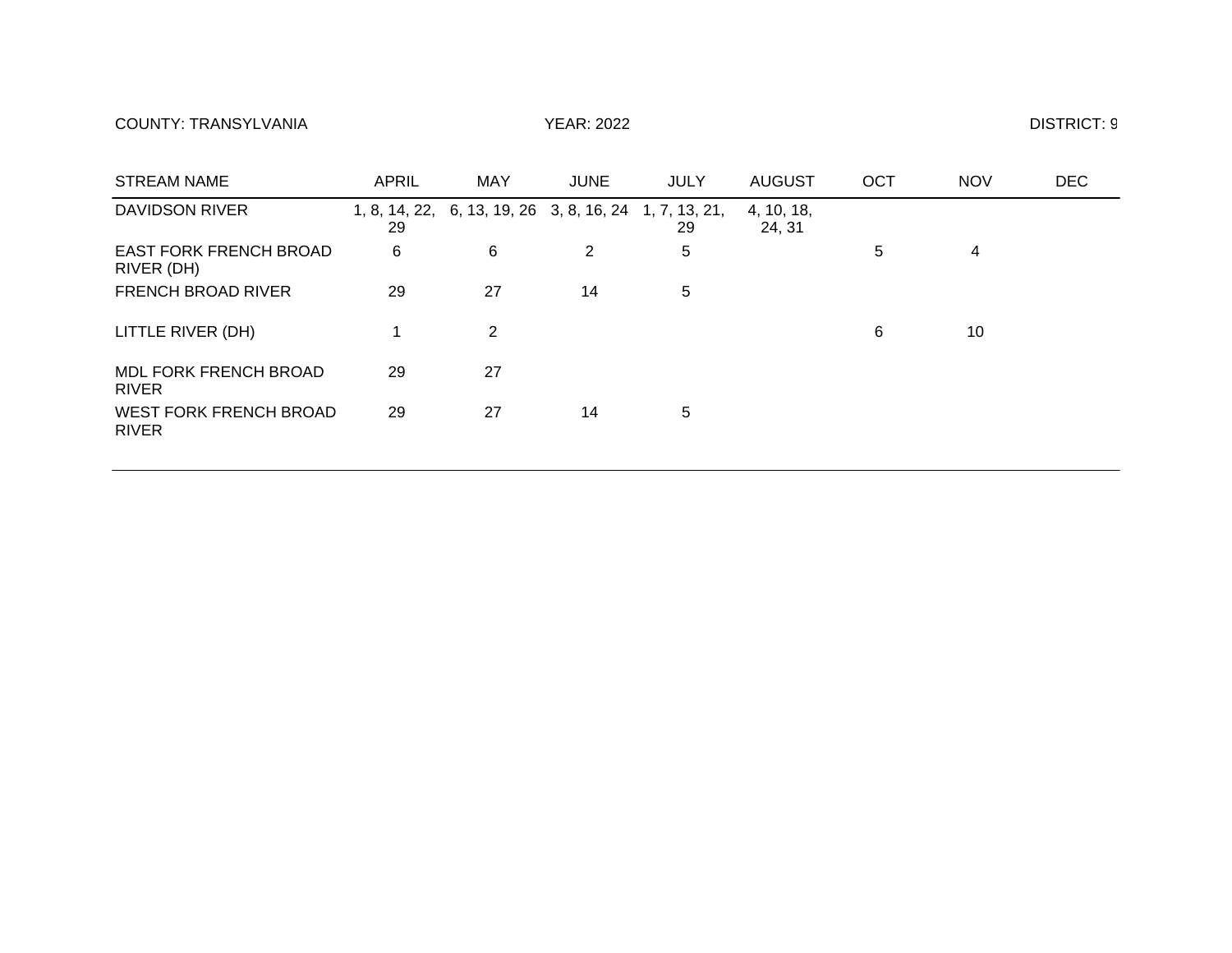| COUNTY: BLUE RIDGE PARKWAY - AVERY       |        |      | <b>YEAR: 2022</b> |      |        |     |            | DISTRICT: 10 |
|------------------------------------------|--------|------|-------------------|------|--------|-----|------------|--------------|
| <b>STREAM NAME</b>                       | APRIL  | MAY  | JUNE              | JULY | AUGUST | ОСТ | <b>NOV</b> | DEC.         |
| LINVILLE RIVER BLUE RIDGE<br><b>PKWY</b> | 20, 29 | 6.20 | 30                | 6    |        |     |            |              |